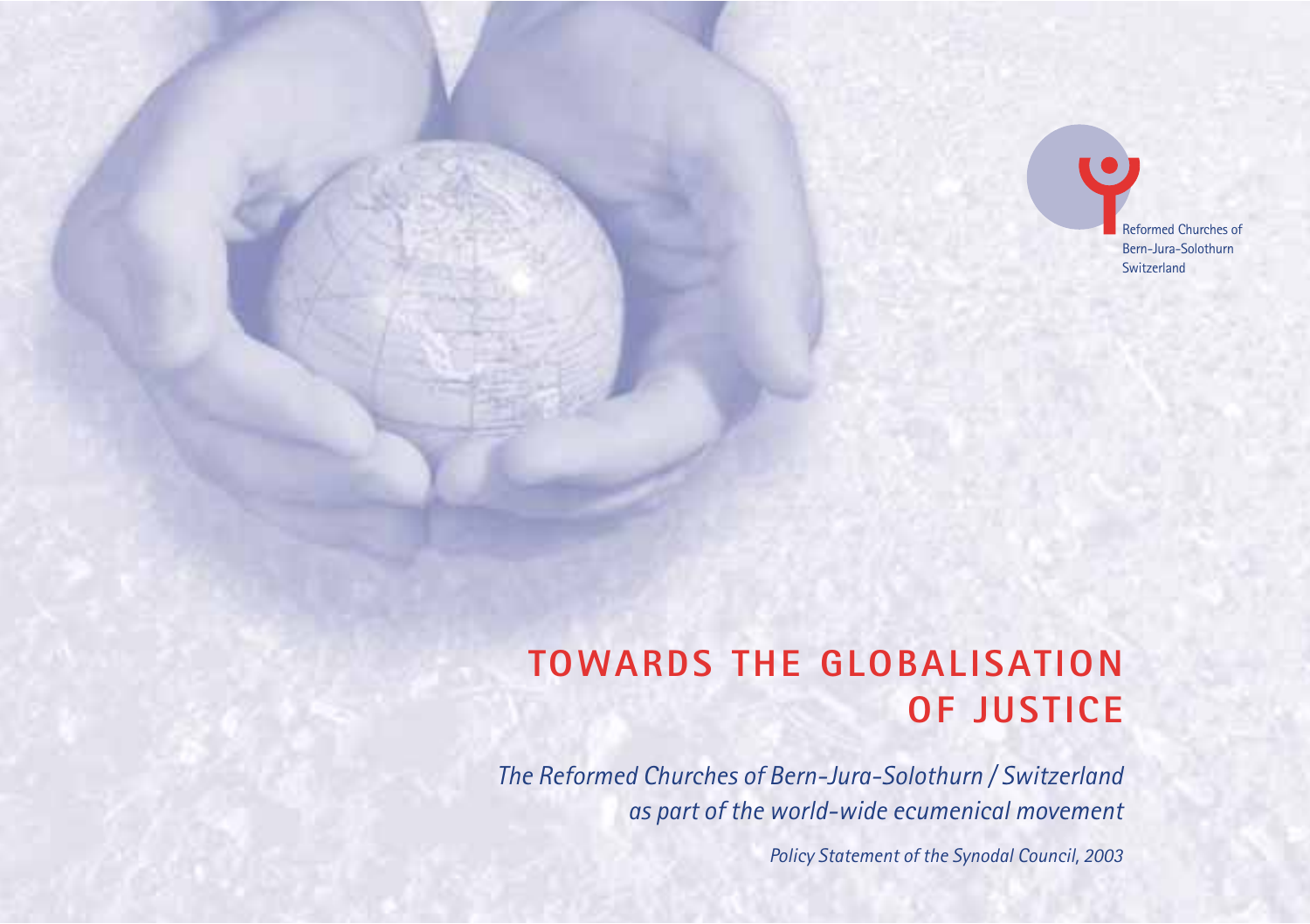Policy statement adopted by the Synodal Council on 10 September 2003

Translation by Isabel Best (cooperation: Jane Stranz)

Based on the study paper on principles prepared for the Synodal Council www.refbejuso.ch

Project Group members: Uli Geisler, Committee for Ecumencial Affairs Matthias Hui, OeME\* office Helmut Kaiser, Committee for HEKS/EPER\*\* Irene Meier, Synod member Walter Rohrer, Office of Social Issues Susanne Schneeberger, OeME\* office Werner Zingg, former Synod member Albert Rieger, director of OeME/Migration Dept.

\*OeME = Ecumenical Relations, Mission and Cooperation for Development \*\*HEKS/EPER = Aid and Development Agency of the Swiss Protestant Churches Copies may be ordered from: Reformed Churches of Bern-Jura-Solothurn Central Services Post Office Box CH-3000 Bern 23, Switzerland Telephone +41 31 370 28 28  $Fax +41 31 370 28 90$ E-mail zd@refbejuso.ch

#### Photos

| P 11 | Cordula Kropke, HEKS |
|------|----------------------|
| P 15 | Marie-Anna Gneist    |
| P 25 | Ruedi Lüscher, HEKS  |

**2**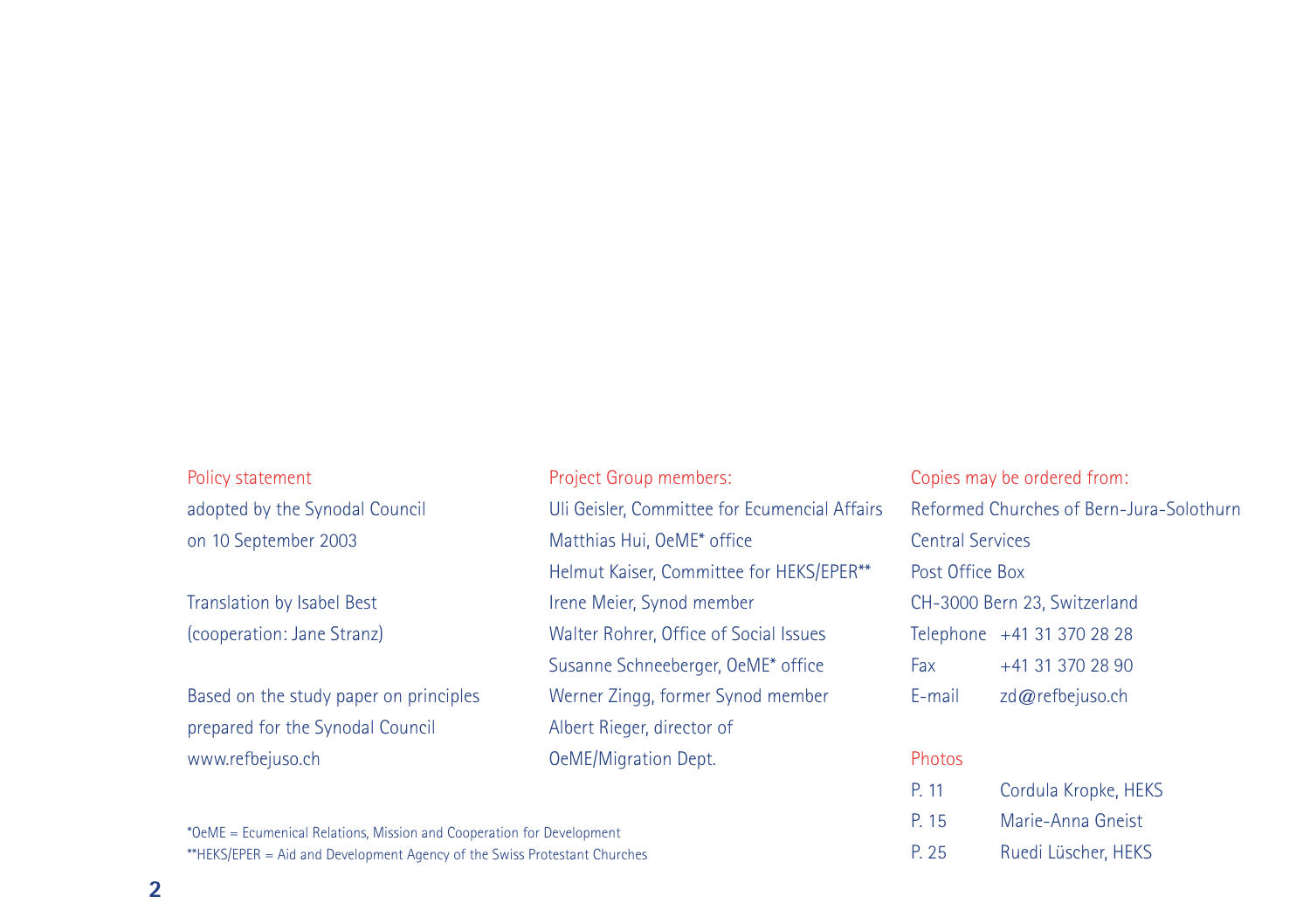## *INTRODUCTION*

This policy statement represents the current position taken by the Reformed Churches of the Swiss cantons of Bern, Jura and Solothurn on the world-wide process of globalisation. The statement is the result of two years of intensive and at times controversial dialogue, both in our church and with a wider public.

Our church sees itself as part of the worldwide ecumenical movement. In 1997 the World Alliance of Reformed Churches appealed for "a committed process of progressive recognition, education and confession (processus confessionis) within all WARC member churches at all levels regarding economic injustice and ecological destruction". This position statement is our response to that appeal. The statement will be presented to the World Alliance of Reformed Churches at its General Assembly in Accra Ghana, August 2004, by the delegates from the Swiss Federation of Protestant Churches (SEK/FEPS).

Within our own region, this policy statement is intended to take our church's discussion further and to stimulate it anew. We also plan to use the statement to initiate and pursue dialogue with leaders in society, politics and economics, and with the movement critical of globalisation.

Behind this policy statement stands a thoroughgoing **study paper on principles,** "Towards the Globalisation of Justice", which was written by a project group appointed by the Synodal Council of our church. The study paper is available in German from: Reformed Churches of Bern-Jura-Solothurn, Central Services, Post Office Box, 3000 Bern 23, Switzerland, or by e-mail: zd@refbejuso.ch.

This policy statement has three parts. **Part I** presents globalisation in a theological and ethical framework. **Part II** describes the main features of economic globalisation, and gives some examples for clarification. **Part III** outlines some suggestions for taking action both in the church and in society.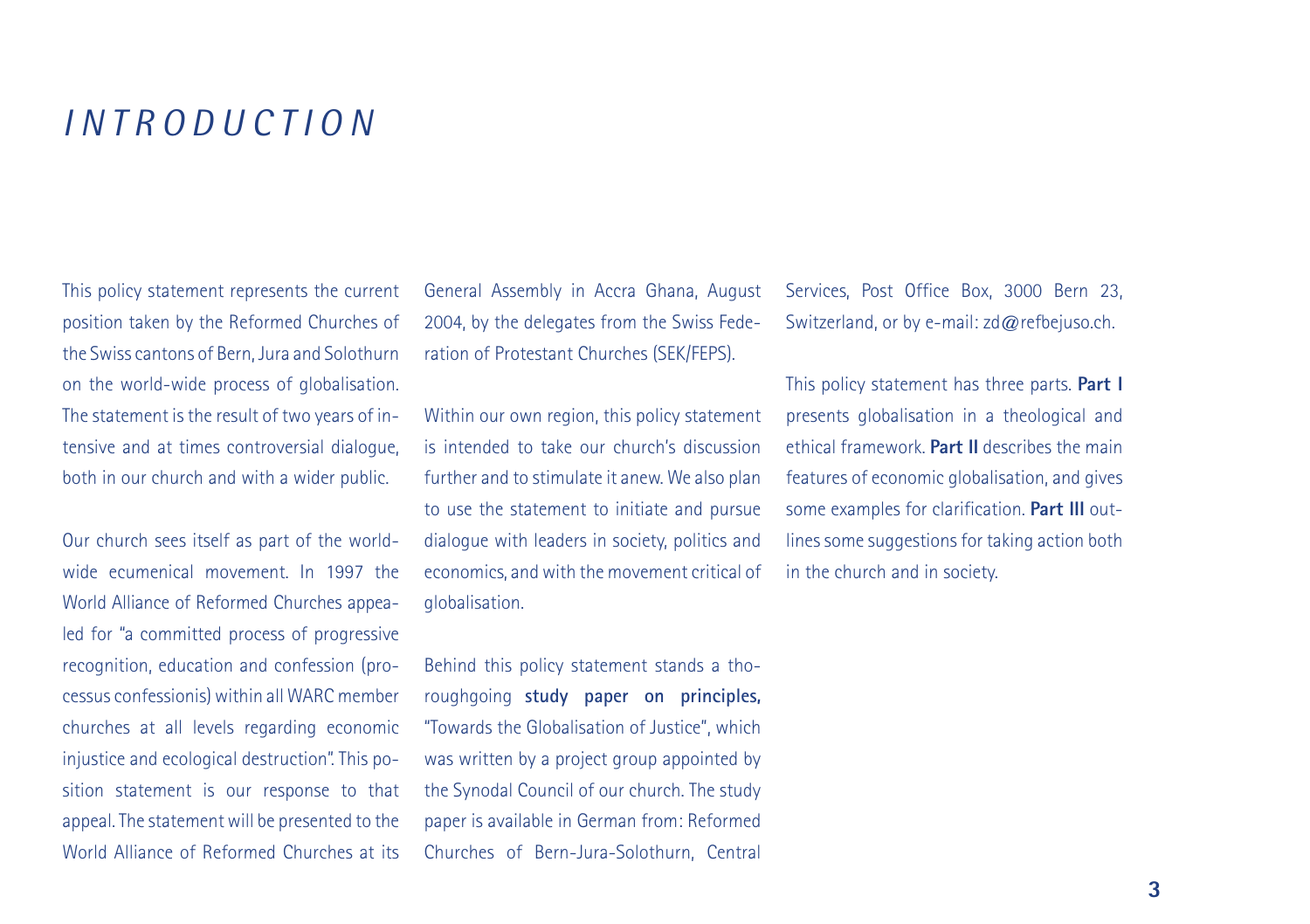

## *I. GLOBALISATION AND THE NEED FOR JUSTICE*

To work for a just society is at the very core of the Reformed Church's mission. This includes recognising the causes of injustice, making them public and working steadily, consistently, professionally and radically to develop, propose and support ways of overcoming them. This is especially true in the context of globalisation:

"Globalisation [is a] term for the emergence of world-wide markets, the increasing internationalisation of trade and of the financial, goods and services markets as well as the international interlinking of national economies. The globalisation process is driven particularly by new communications, information and transport technologies, new ways of organising the production processes within companies, and financial liberalisation and deregulation measures being taken in many countries. The protagonists are chiefly multinational corpo-

rations (also known as 'multis' or 'global players')." (From: Die Volkswirtschaft [The National Economy] Magazine, Bern, 1/2002).

Because discussing and assessing globalisation is controversial, it is essential to look at it from an ethical viewpoint:

- Some see globalisation as an opportunity to improve everyone's well-being, to raise standards of living and quality of life, and as the only possibility for efficient solutions to world-wide ecological problems.
- For others, globalisation has become an economic nightmare which recognises neither social nor ecological values, degrades the living conditions of people in the poor countries, speeds up the destruction of natural resources necessary for life, and aims only at creating market values (profits, shareholder values).

As Reformed churches we recognise first of all that we play our part in globalisation, and secondly, that as churches we stand in the midst of this tension over contradictory assessments of it. Thirdly, we would emphasise as strongly as possible that globalisation can be shaped according to ethical principles, and that there is an obligation to do so. Giving globalisation an ethical form requires that we be guided by the following premises, formulations of issues, basic attitudes and perspectives:

#### 1 Serving life

The economy exists because people exist. The priority for the economy is to serve life. A lifeserving economy, first of all, puts human beings and their needs at the centre of its concerns, and secondly, makes the preservation of basic natural resources a priority. Serving life means that justice in terms of needs, and sustainability, are basic goals of economic activity.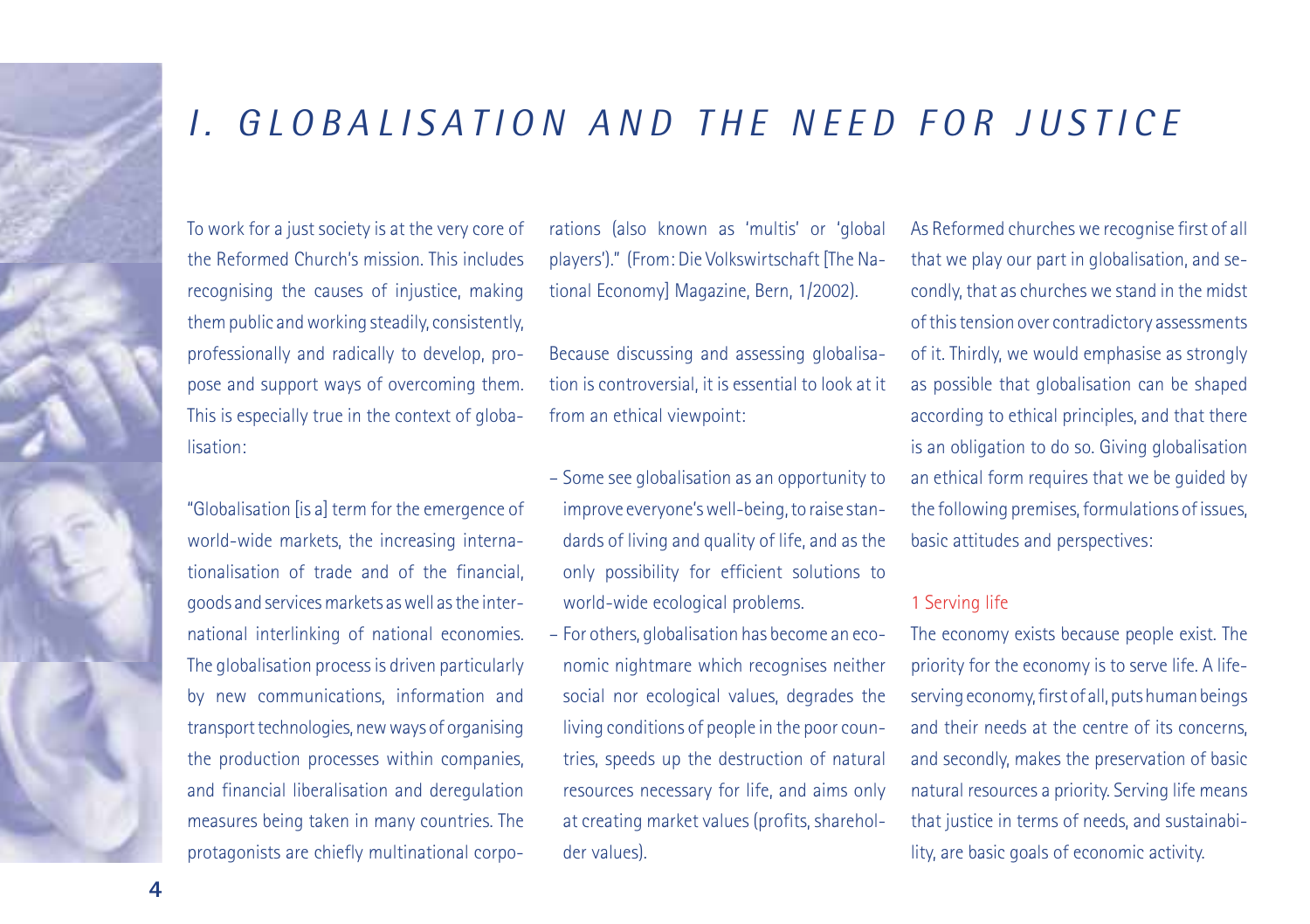2 The question of meaning and legitimisation The economy and economic activity are not ends in themselves, but rather economic activity should always serve life. Serving life raises two questions:

- The question of meaning: what values are being created? This question addresses the purpose and the goal of economic activity.
- The question of legitimisation: for whom are these values being created? This question of legitimisation is about raising the issue of, and pursuing, a justly organisation of society.

#### 3 Being radical rather than extremist

The mission of the Reformed Church inherits from its tradition (the Old Testament prophets, the New Testament, Zwingli and Calvin) a particular kind of radicality. Being radical should not be confused with being extremist; it means rather to get at the roots of a problem. Thus

the constitution of our regional church says that the church, "bears witness that the Word of God is valid for all areas of public life, including state and society, the economy and culture. Therefore the church struggles against every injustice, all deprivations of body and spirit and the causes thereof."

#### 4 The viewpoint of those affected

The Reformed Churches of Bern, Jura and Solothurn are part of a world-wide church. We therefore seek to fulfil a global responsibility. We commit ourselves to include in our analysis the viewpoint of those affected by globalisation, the victims and the losers.

#### To sum up

If globalisation is subjected to the four claims described here, the claims of justice according to the Judeo-Christian tradition, then it is impossible to speak of progress only in terms

of economic growth, freedom only in terms of free markets, and justice only in terms of equal exchange. We are talking, instead, about a globalisation of justice, for which solidarity, participation and the preservation of creation are indispensable.

It is one of the tasks of the Reformed Churches of Bern, Jura and Solothurn to continually restate the need for justice in the globalised economy and demand that justice be implemented.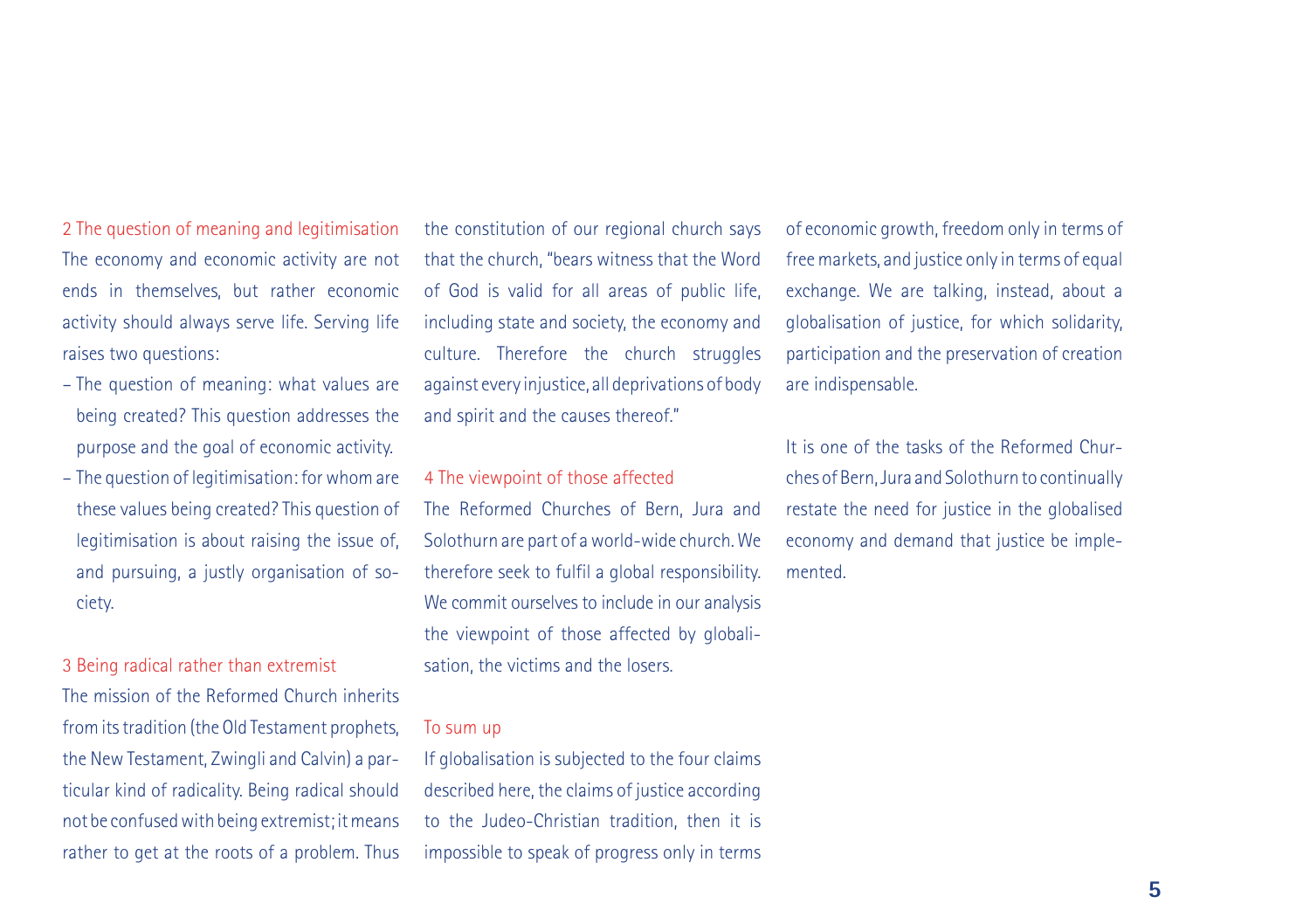# *II. THE GLOBALISATION OF JUSTICE – ALTERNATIVES TO THE PRESENT SITUATION*

## **1. The overwhelming power of the market and competition**

Competition and the market influence our lives economically, politically and in the private sphere. The influence of globalisation forces us to uphold individual achievement and the competition of everyone against everyone else as paramount values. We are expected to subject our personal relationships, our relationship to nature and ultimately our right to exist as human beings to the power of the free market and the utilitarian values that go with it. The result is that values such as solidarity, mutual support and cooperation are eroded and endangered.

The actions of those who defend economic globalisation are contradictory. On one hand they say that regulation is the job of the market and demand that markets be opened up world-wide, at every level. On the other hand they pursue protectionist economic policies wherever it is in their own interest, using raw power to put them in place. Barriers to trade flowing from rich to poor countries are removed, but not those in the other direction. Competition is manipulated and globalisation becomes a one-way street.

Globalising justice – alternatives

We publicly advocate that the market be obliged to operate within a social and ecological framework. All over the world, it should be possible for markets to be opened up gradually and subjected to governmental regulation, finely tuned and adapted to local conditions. Switzerland must be prepared to abolish, in stages, export subsidies which have disastrous consequences in the South (for example in sugar production).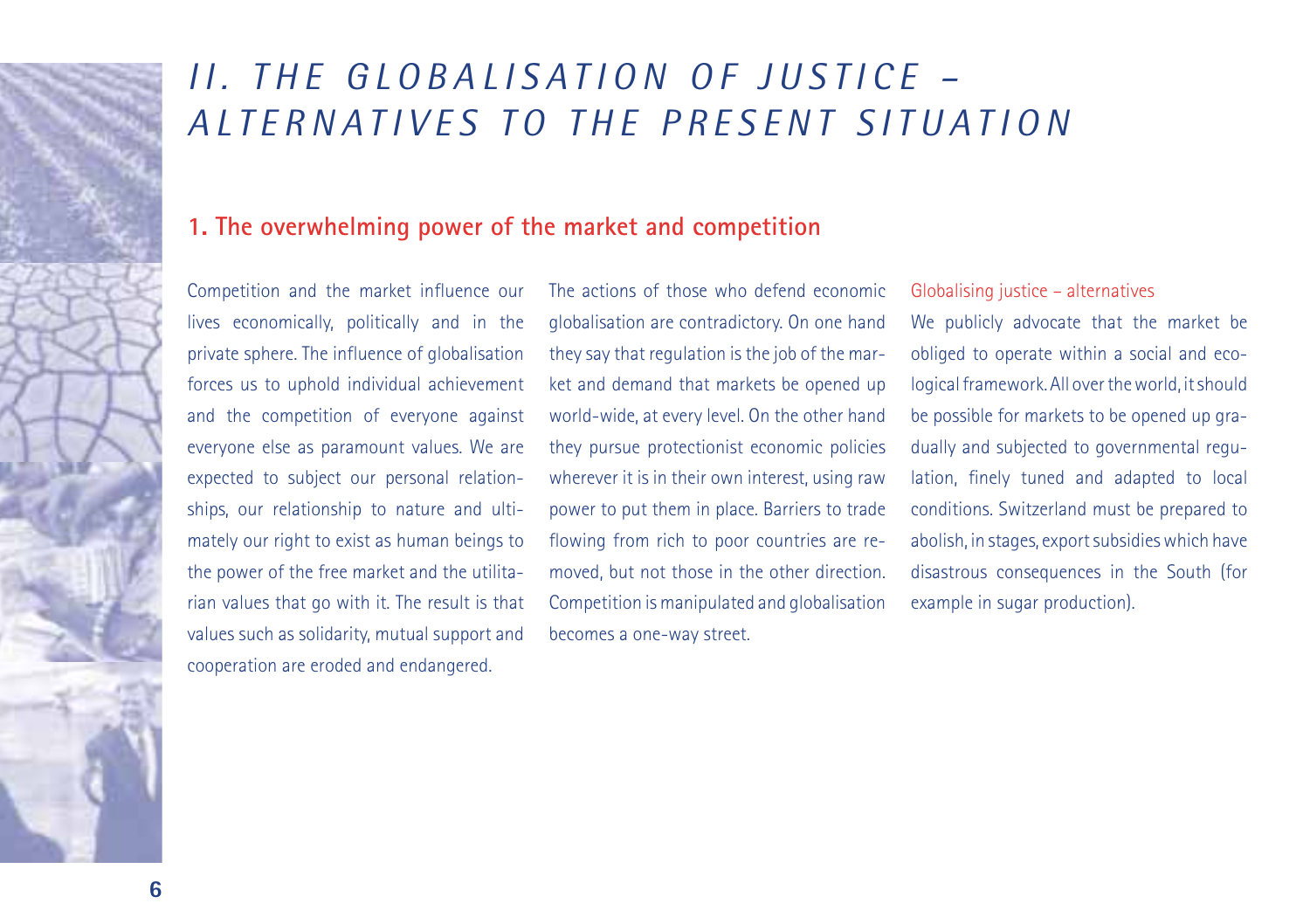*The United States of America's tariffs to protect its steel industry In March 2002 the United States imposed protective tariffs of up to 30 per cent on certain steel products. China, Japan, South Korea, Russia and the Ukraine, as countries which had previously exported inexpensive steel to the USA for use in its auto industry, are severely affected by these tariffs.*

*Swiss agriculture – sustainable development needs protection*

*Besides production, our agriculture fulfils many other functions in the areas of ecology, tourism, cultural tradition and people's relationship to their environment. The way in which food is produced reflects respect for one's environment, so it must not be reduced to a purely technological economic business. In this context, regional structures make sense: they enable the preservation of local know-how of ecologically sound production; they ensure that the regional market is supplied and avoid the disadvantages of long-distance transport (energy consumption, unripe products, etc.). This is only possible for us because our government at present – unlike many in southern countries – can still defend itself*

*against the immediate and complete integration of our agriculture into the world market. Direct payments ensure that our agriculture continues to fulfil its many functions and that the farmers survive. Economic regulatory mechanisms for the benefit of those affected, do protect them to a degree from the globalising pressure of the World Trade Organisation (WTO).*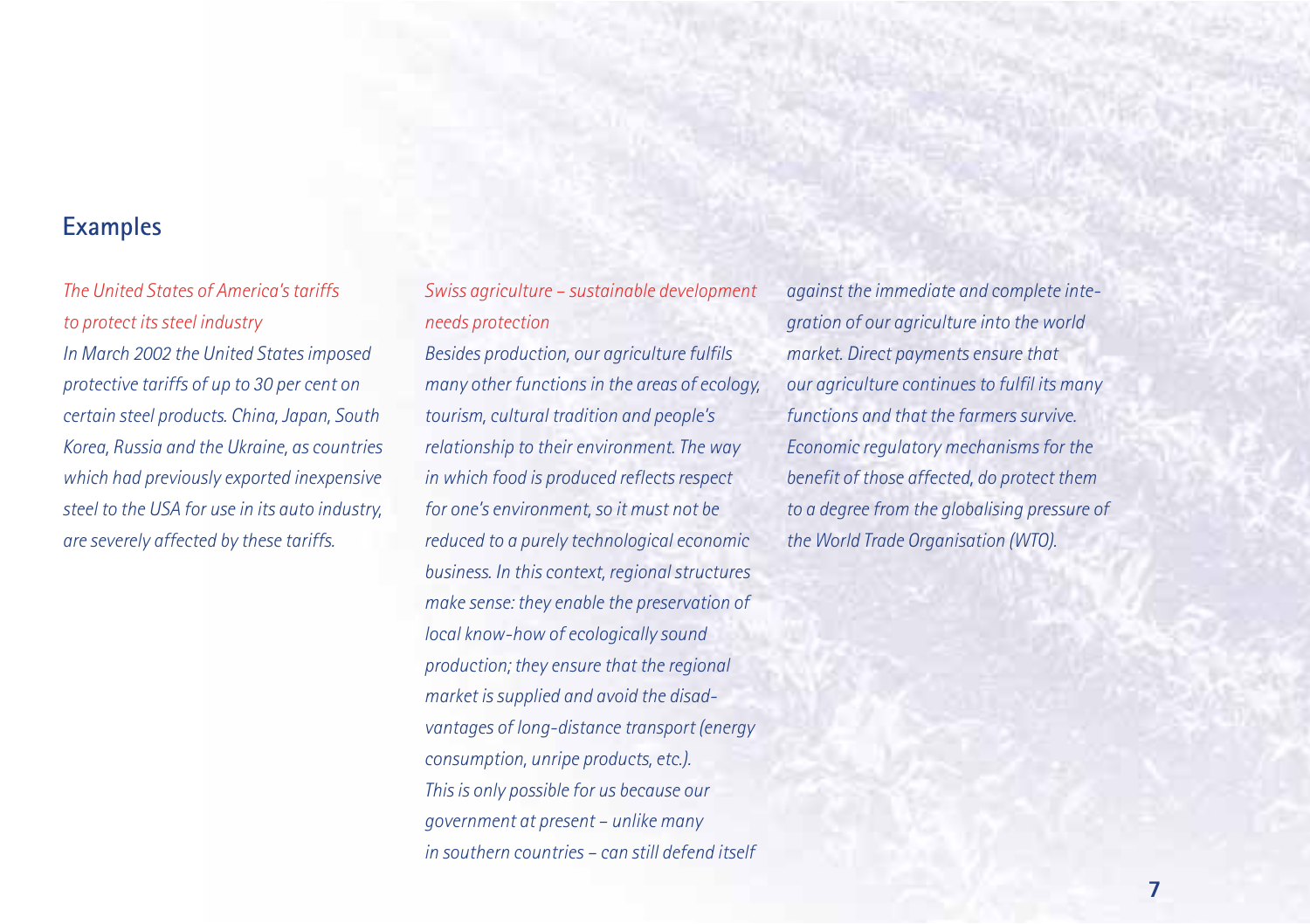## **2. The growing gap between rich and poor**

Opening up markets without rules to protect the disadvantaged, widens the divide between rich and poor. This is aggravated by the policies of the International Monetary Fund, the World Bank, the World Trade Organisation and the Organisation for Economic Cooperation and Development. Globalisation, which is based on a philosophy of market deregulation, does not recognise any rules which might protect the marginalized groups. Thus a concept of globalisation which is not integrated with national and international strategies for combating poverty widens the gap between rich and poor.

This is confirmed by particularly severe developments in many African countries which have not found it possible to establish any rules, due to political instability, wars and turmoil. On the other hand, what can be achieved through rules to protect the disadvantaged can be seen in the example of Asian countries. Their economic policies combine liberal elements with their own intervention directed towards clear developmental goals, which have brought about improvements in their situation.

Globalising justice – alternatives We stand for a liberal and democratic political

order, which takes local conditions into account and which has as its goal to reduce by half the number of people living in extreme poverty (less than 1 US-dollar per day) by the year 2015.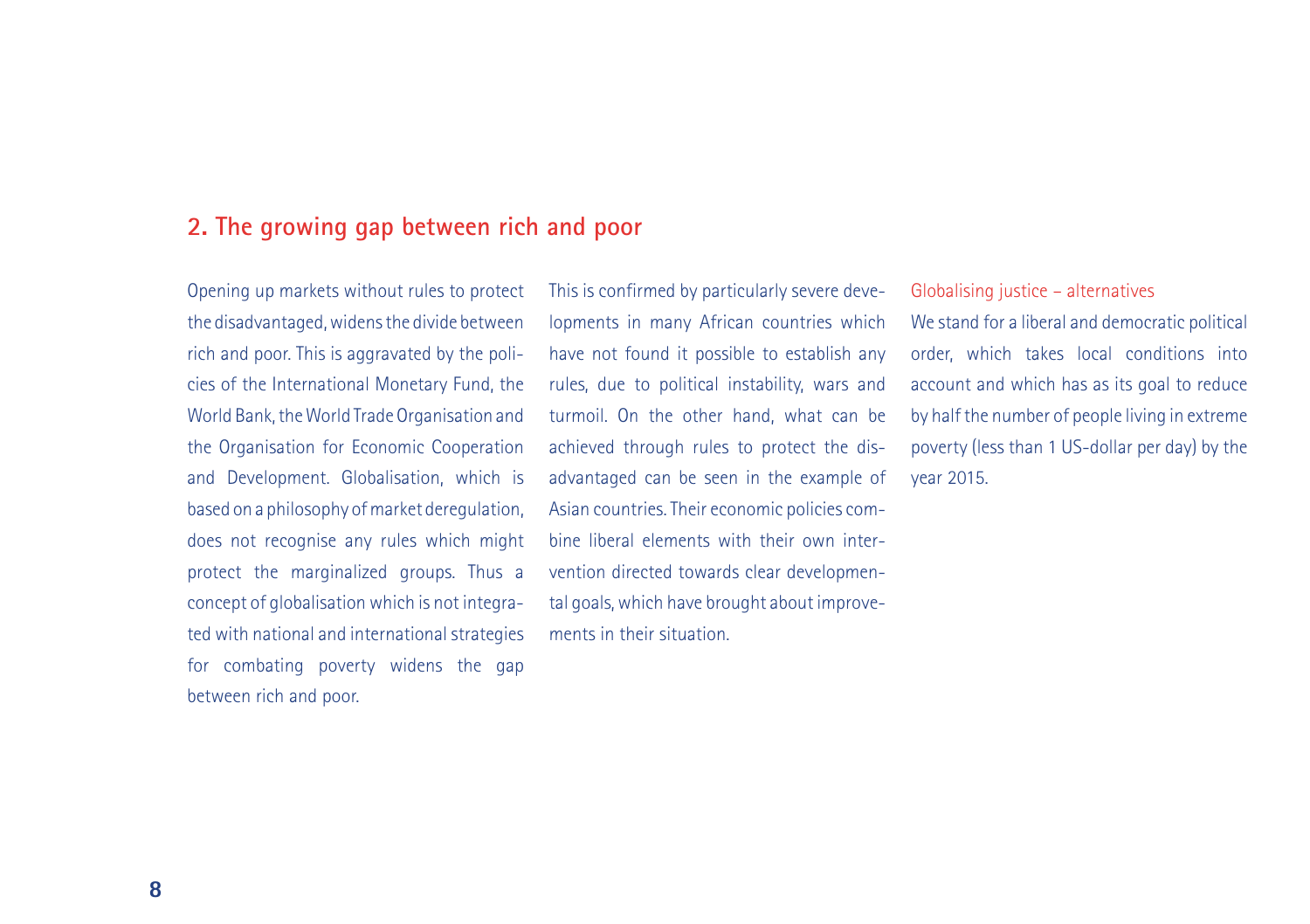#### *Poverty is on the increase*

*We note that 1.2 billion people still have to get by with incomes of less than a dollar a day – after years of economic globalisation, which had promised advances in combating poverty. The gap between rich and poor has widened massively. In 1980, the richest 20 % of the world's people earned 45 times more than the poorest 20 %, in 1990, 60 times more, and in 2000, 80 times more.*

#### *Africa*

*Sub-Saharan Africa is home to 11 % of the world's population, but their share of world trade is only 1 %. Only 1 % of direct foreign investment comes to this region. These figures make it plain that for almost the whole continent of Africa, during the phase of rapidly developing globalisation, hardly any efforts were made to improve the flow of trade or to build communications networks, infrastructure, educational institutions or health care systems.*

*Sub-Saharan Africa (not including South Africa) depends for 75 % of its exports on raw materials, and thus is particularly affected by the low prices of these materials in the world market. Political conflicts, wars, corruption, lack of democracy and reliable justice systems, along with AIDS, make its development problems worse.*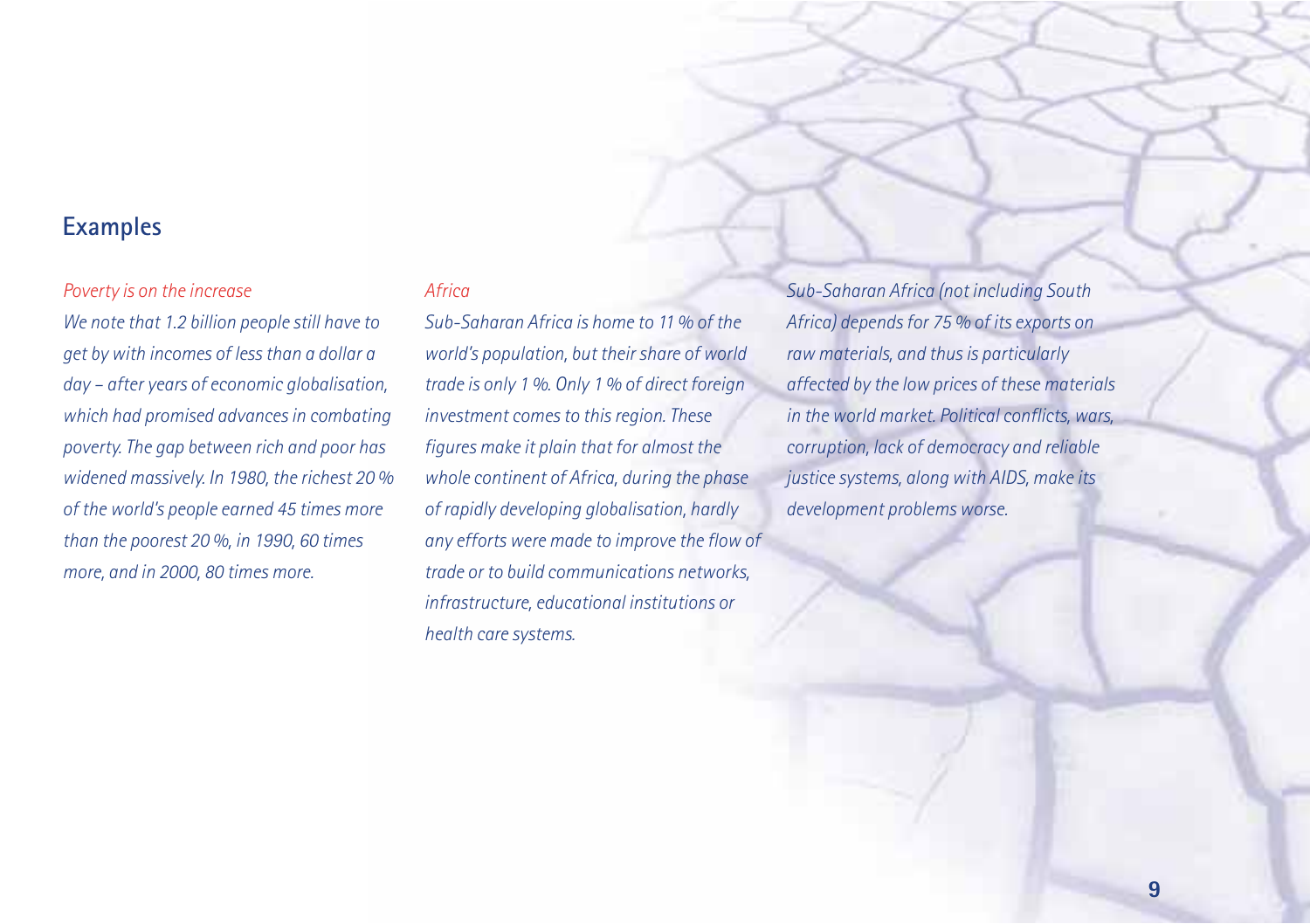## **3. Domination by the financial markets**

Capital flows to where there is already money and where quick profits can be made. It is often lacking in those places where it is really needed. The number and the scope of financial transactions have risen to incredible heights in recent years, so that at present only about 2 % of movements of money have to do with trade transactions. Every day some 1500 billion dollars of financial capital is moved in search of higher yields. This speculation in capital is largely responsible for the insecurity and instability of the world markets.

The Evangelical Churches of Argentina have written to appeal to us: "We beg you (…) to help us lighten the load of foreign debt which, in our situation, is leading to poverty and death for millions of people. In view of the injustice and inappropriateness of these debts, not only solidarity is at stake, but ethics itself."

#### Globalising justice – alternatives

We support the development of a fair procedure for debt cancellation for poor countries (insolvency procedure). Together with our aid agencies, we advocate that a duty be charged on all foreign exchange transactions (Tobin Tax).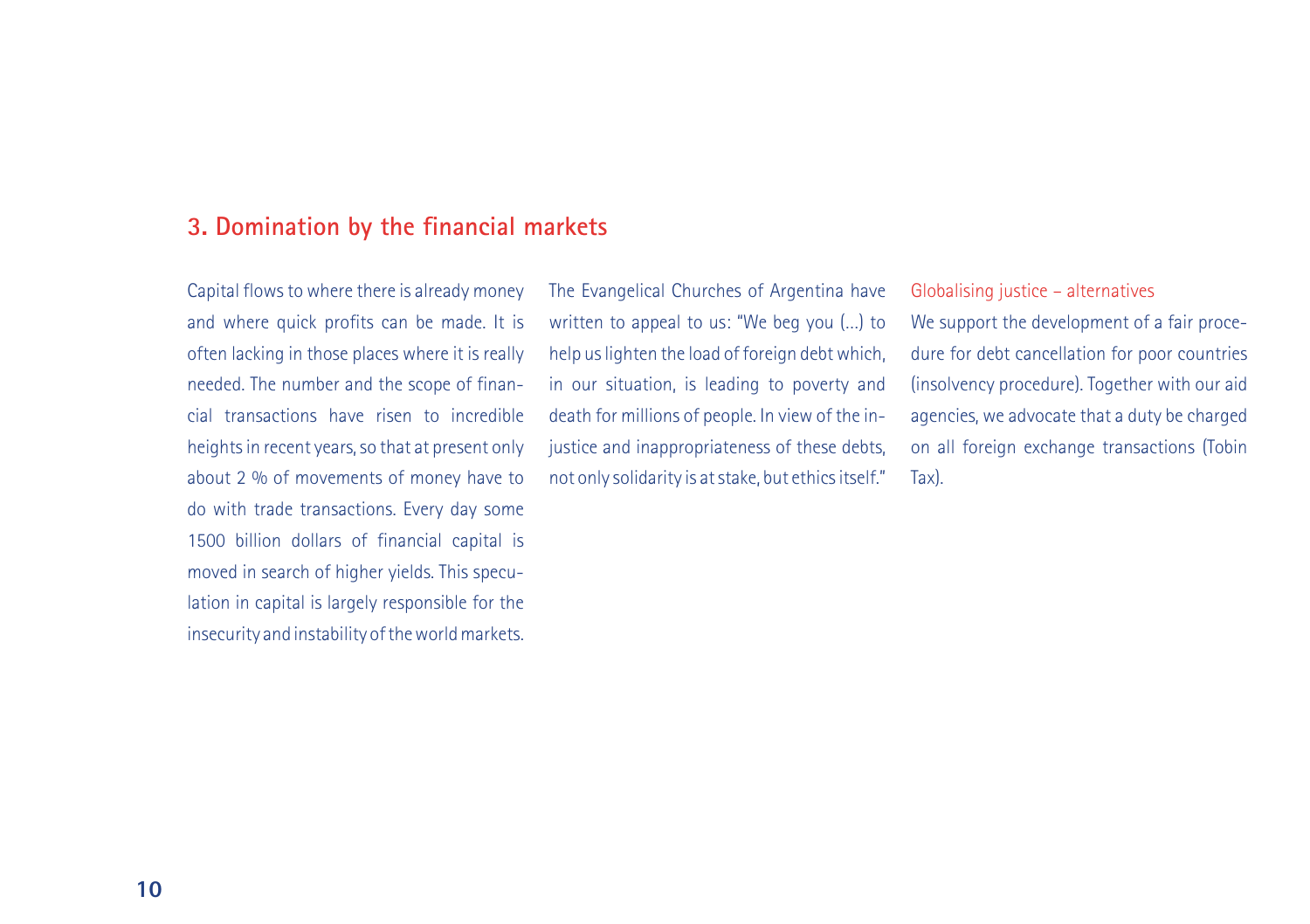#### *Argentina*

*This South American country offers an example of the debt spiral from which many countries can no longer free themselves. Before its economic breakdown it had excessive offers of foreign capital and was forced to take out loans worth billions. But increased interest rates and changes in the global economy led to a debt crisis, which was abused by the international financial institutions to impose neo-liberal structural adjustment programmes. These developments were also caused by the corruption and arrogant attitudes of the powerful ruling class, which itself was supported through its extensive dependence on the globalised world of finance.*

#### *Pension funds*

*Through our contributions to pension funds, we too are implicated in this phenomenon. Our money is also playing the game of the financial markets and going where the yield is highest. On one hand, our pension contributions are participating in making the financial markets unstable; on the other they are exposed to the risk of speculation losses and endangered by the great fluctuations of the market, which in turn creates more insecurity in our social fabric.*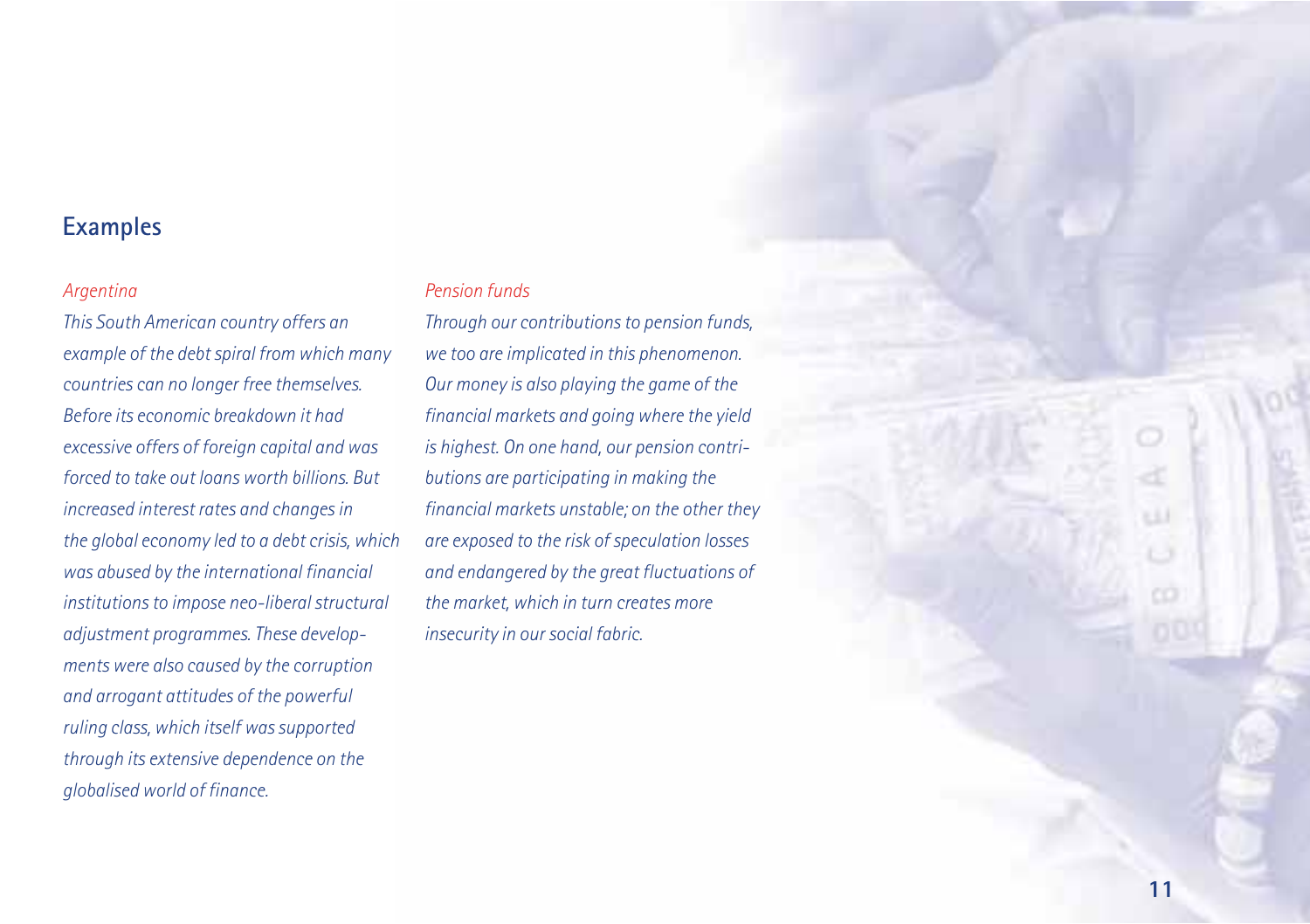## **4. The concentration of power and structural violence**

One consequence of economic globalisation is the increasing concentration of power in relatively few centres, accompanied by reduced democratic rights. The structure of the world's economic establishment is dominated by international organisations, in which financially powerful states and transnational corporations can set the agenda and carry disproportionately more weight than poor countries. The world-wide general criticism of economic globalisation begins with this concentration of power and with the structural violence which it exercises.

Churches, non-governmental organisations (NGOs) and trade unions are grouping themselves together in networks, in order to constitute a counterweight representing civil society. They are demanding that the important

issues which favour a more humane economy, democratisation and solidarity be opened up for broad-based discussion. Many people are also getting involved creatively and non-violently in protest actions. The churches are refusing to accept the media focus on the violent interactions between demonstrators and the police which take place on the margins of protests.

#### Globalising justice – alternatives

We are trying to tackle the dynamic of hate, powerlessness, repression and sporadic destructiveness and, by taking clear positions, to contribute to the non-violent resolution of conflicts. At the same time we point out the connections between structural violence, hunger, oppression and forms of political action which do not lead to peace. We advocate civil society having the right to take part democratically in decision-making processes.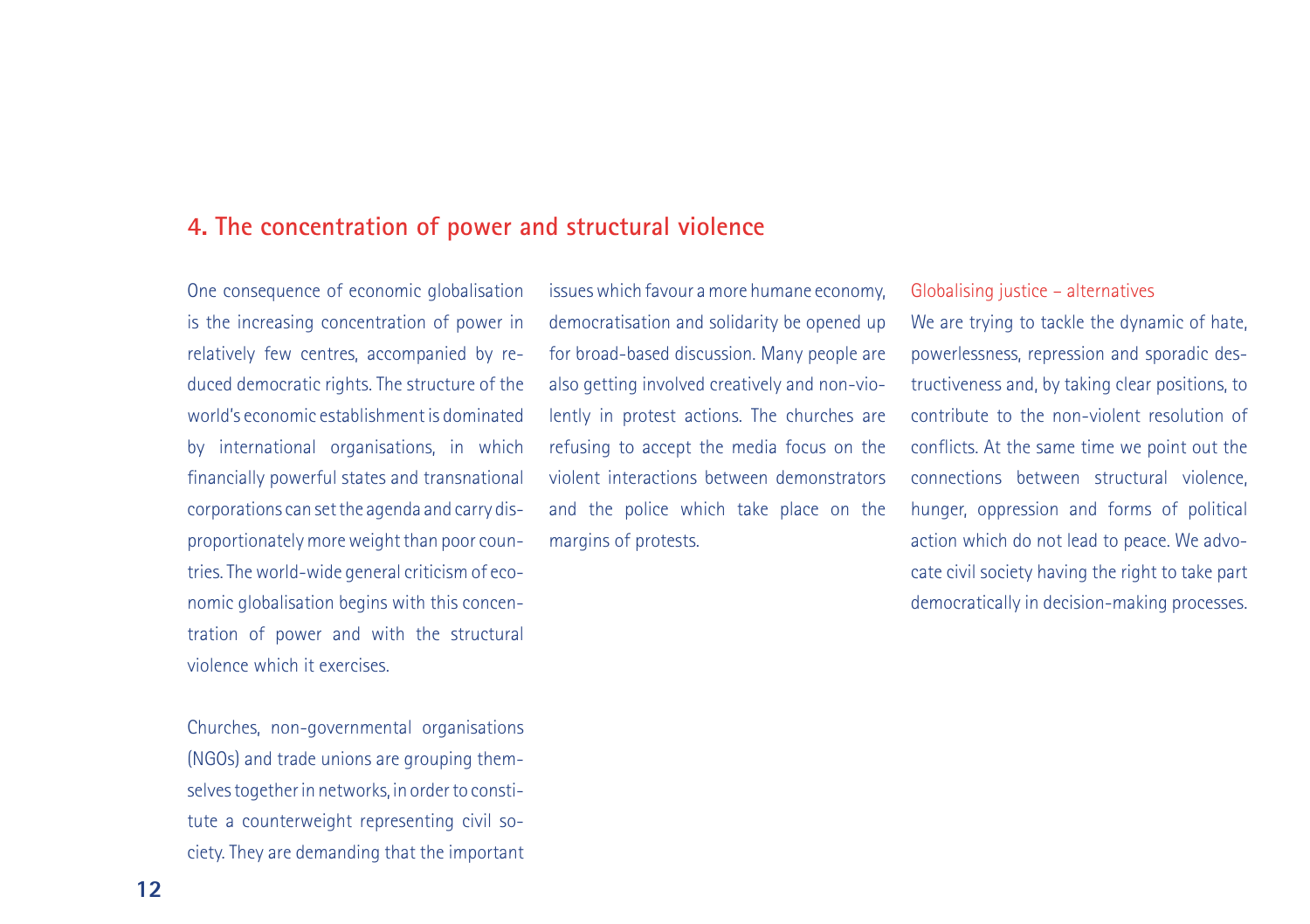*The International Monetary Fund (IMF) The governments of today are delegating more and more authority for the regulation and deregulation of the world's economy to supranational institutions like the International Monetary Fund (IMF), the World Trade Organisation (WTO) and the World Bank. These bodies are not democratically constituted, but are defined, to varying degrees, by the economic heavyweights. In the IMF, for example, (voting) rights depend to a large extent on the capital possessed by the member states.*

*The IMF is the creditor of many indebted nations, but it also sets the conditions for loan procedures and the rescheduling of debts. It thus demands of many debtor nations that they increase their exports. Taxes and protective tariffs which hinder exports are to be abolished, privatisations are to be promoted and government expenses reduced. This requires cuts in areas such as education, health care and public services. The result is suffering for the bulk of the population.*

#### *Transnational corporations*

*The 100 largest economic powers (states and corporations) in the world comprise 49 states and 51 transnational corporations. Each of these has an economic turnover greater than the national income of entire nations. The business activities of transnational corporations are directed toward the maximising of profit, and thus have no democratic legitimisation. However, the effects of corporations' policies on the lives of people, on human rights and on the state of the environment are enormous.*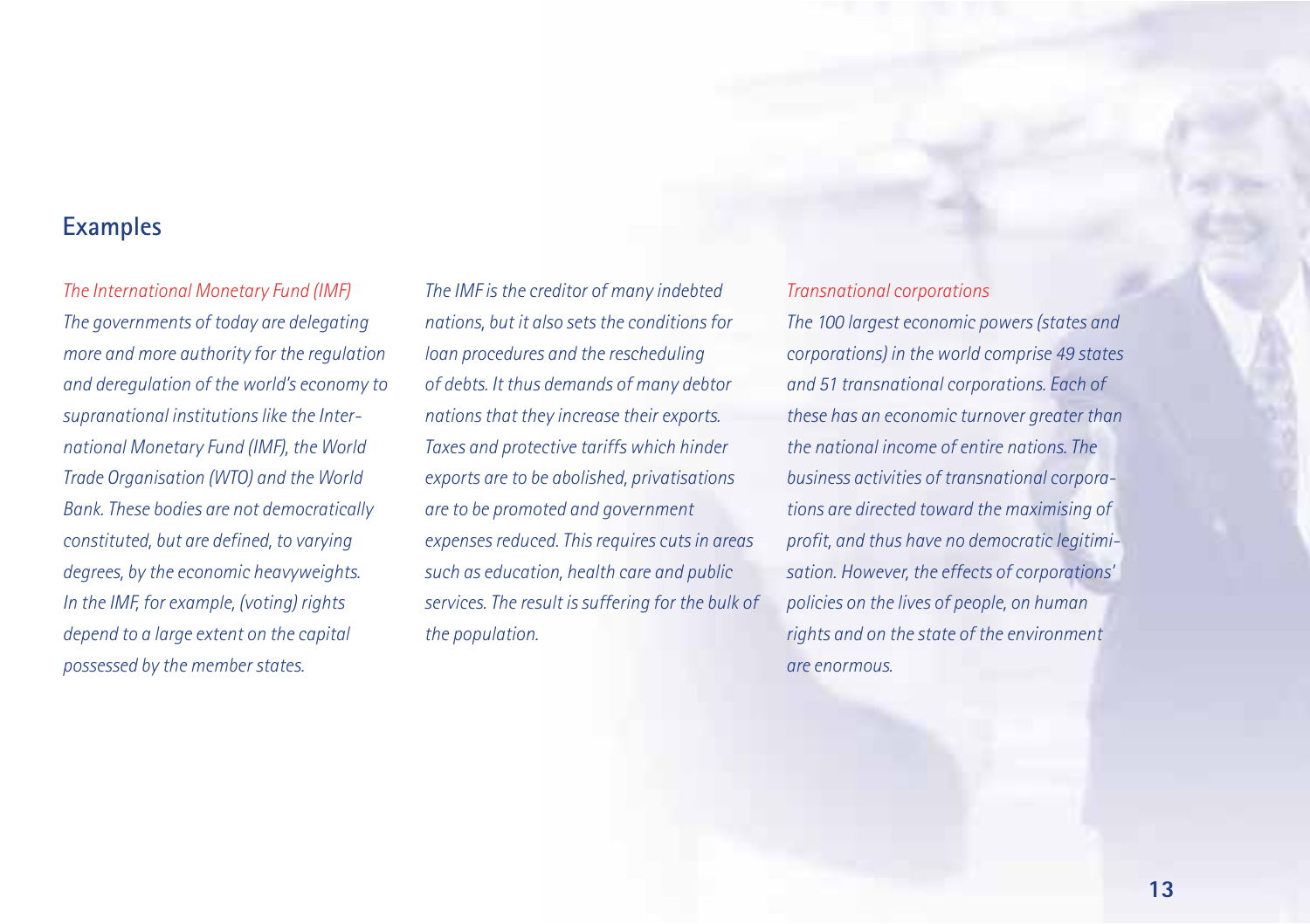

## **5. The demand for human flexibility**

The liberalisation of world trade and the deregulation of labour laws are leading to radical changes in the employment situation of many people. On the one hand, it seems that a high number of unemployed women and men is accepted as a necessary evil of a globalised economy. On the other, working conditions are being made more flexible, increasing the pressure on employees for more mobility and productivity, along with the continual need for further training to keep up with changing job requirements in the rapidly mutating market.

This pressure for flexibility can be an opportunity, but often leads instead to overtaxing of people's strength, and to illness. Those who cannot keep up with these many-sided demands are less and less likely to find jobs and solidarity in the economic community.

This unrelenting pressure is clear among people of working-age in our congregations. Societies in developing countries are even more seriously affected.

Globalising justice – alternatives

The church as employer commits itself to create fair working conditions within its own structures, and also to work for fair employment through political means in the economic world.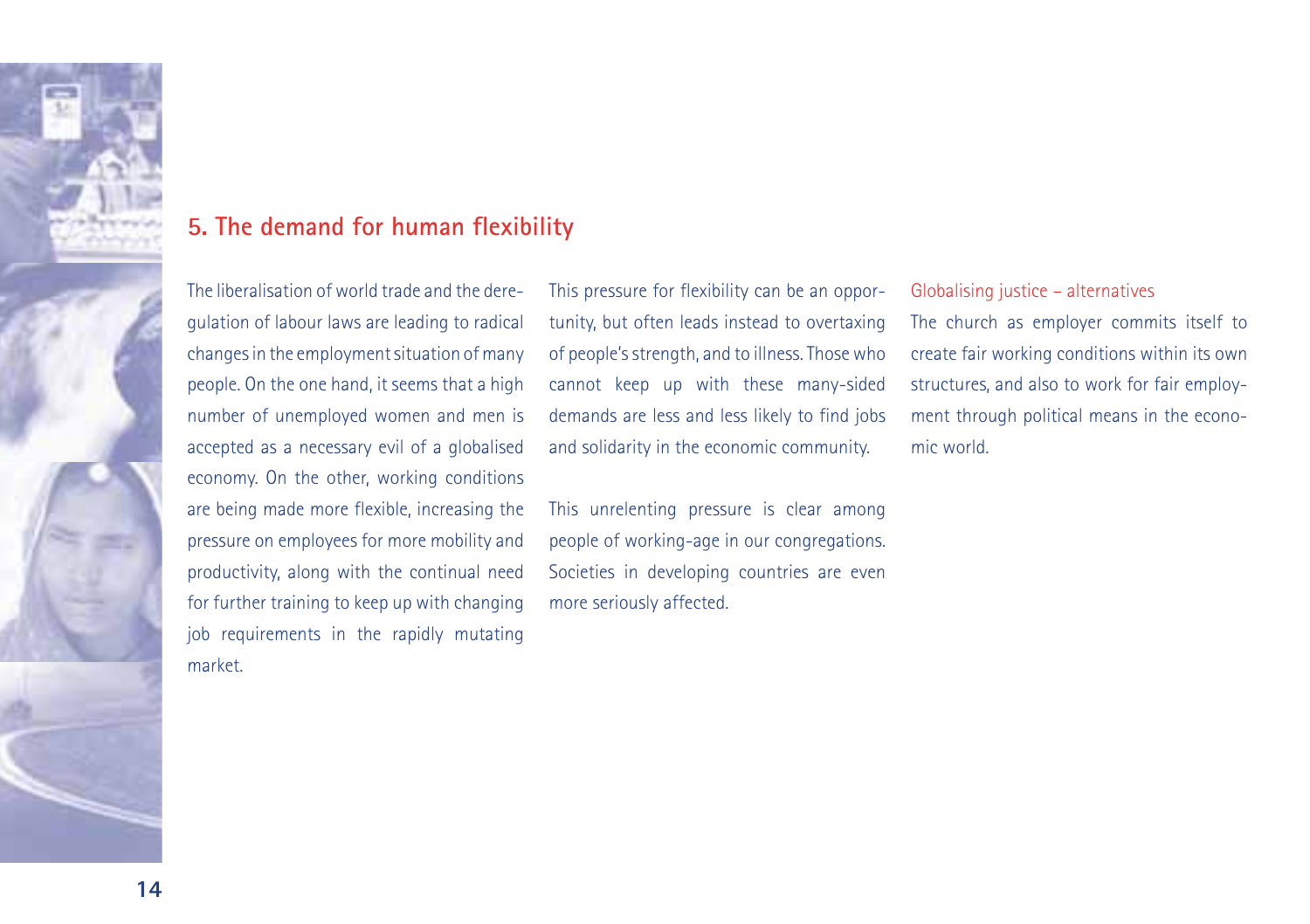#### *Guatemala*

*In this country the importance of the so called "maquilas", factories which are built in deregulated free trade zones, is growing. The location of these factories here has nothing to do with the needs of the regional or national economy. Investors are attracted by the state's willingness to grant them exemption from legal obligations and tariffs and taxes on their production. These factories produce exclusively for export, and most of the profits also leave the country. The jobs created are especially for women with low qualifications. Employees have almost no rights: no minimum wage, no overtime pay, no right to organise, and dismissal in case of pregnancy. The economic and social needs which prevail in Guatemala are so pressing that more and more women*

*resign themselves to working under such conditions. However, these working conditions undermine the social security of the workers on a permanent basis, and rob them of their human dignity.*

#### *Switzerland*

*The unemployment insurance law allows for a two-hour commute to work to be considered reasonable. So an unemployed person who cannot find a job nearer by, who does not want to change his or her occupation and is not prepared to accept four hours of commuting per day – there are no exceptions for family needs – can encounter serious difficulties in getting into the job market.*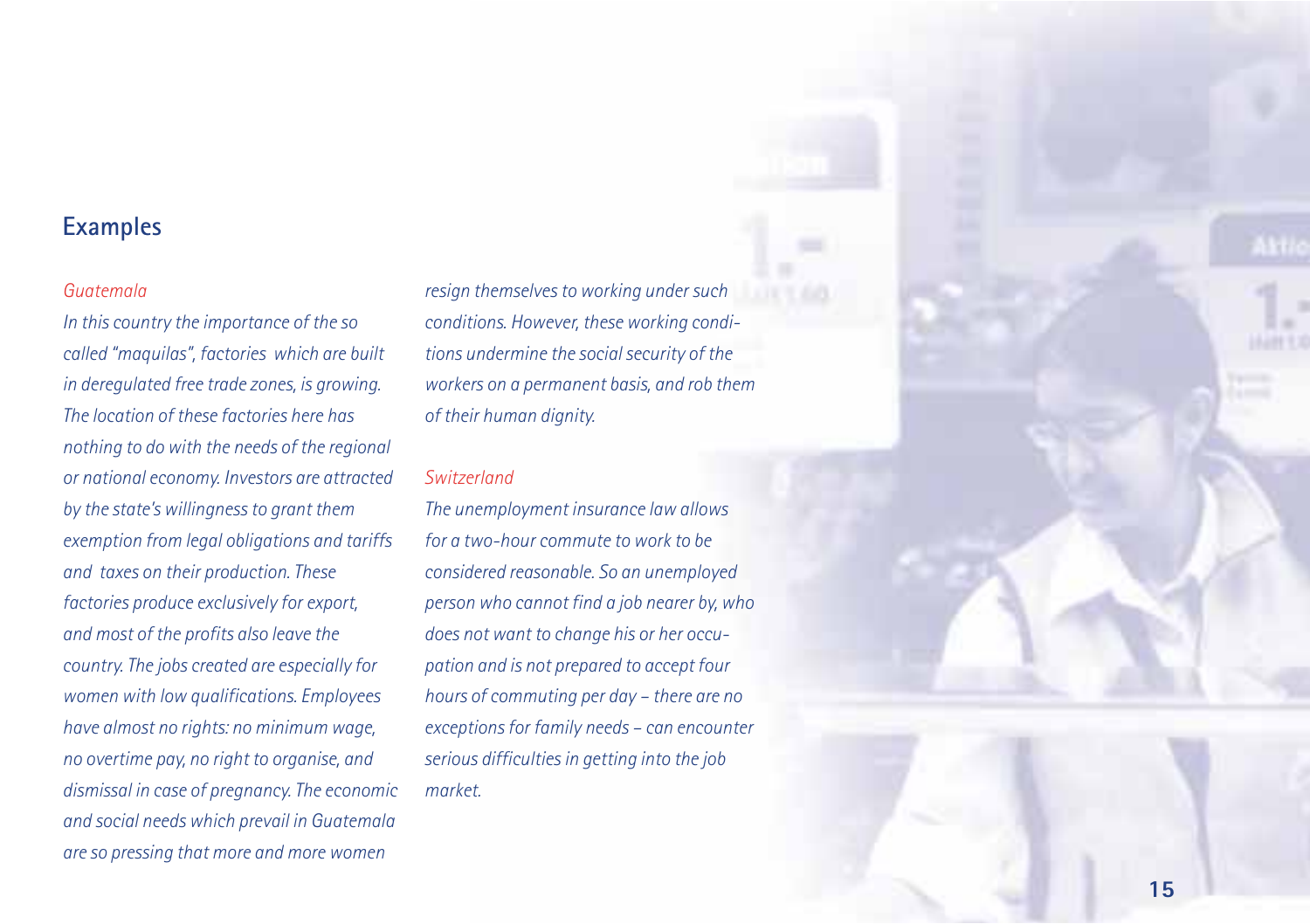## **6. World-wide deregulation and the march to privatisation**

Democratic and societal control of many areas of life and the economy is being sidelined by policies which reduce the role of government to a minimum and turn over as much control as possible to the "free market". An economy globalised to this extent, which has been increasingly establishing itself since the changes in Europe in 1989, is oriented neither to social nor to ecological values.

Common sense gives way to efficiency, progress is defined as economic growth, and the freedom of citizens is reduced to the freedom of the market. Democratic participation in decisions which have consequences for the lives of many people becomes secondary to the free flow of goods and capital, of jobs and raw materials. Commodities such as education, medical care, and even food and water, which are essential for life, become subject to the dictates of this liberalised economy. It also influences the debates on the patenting of life forms and genetic engineering.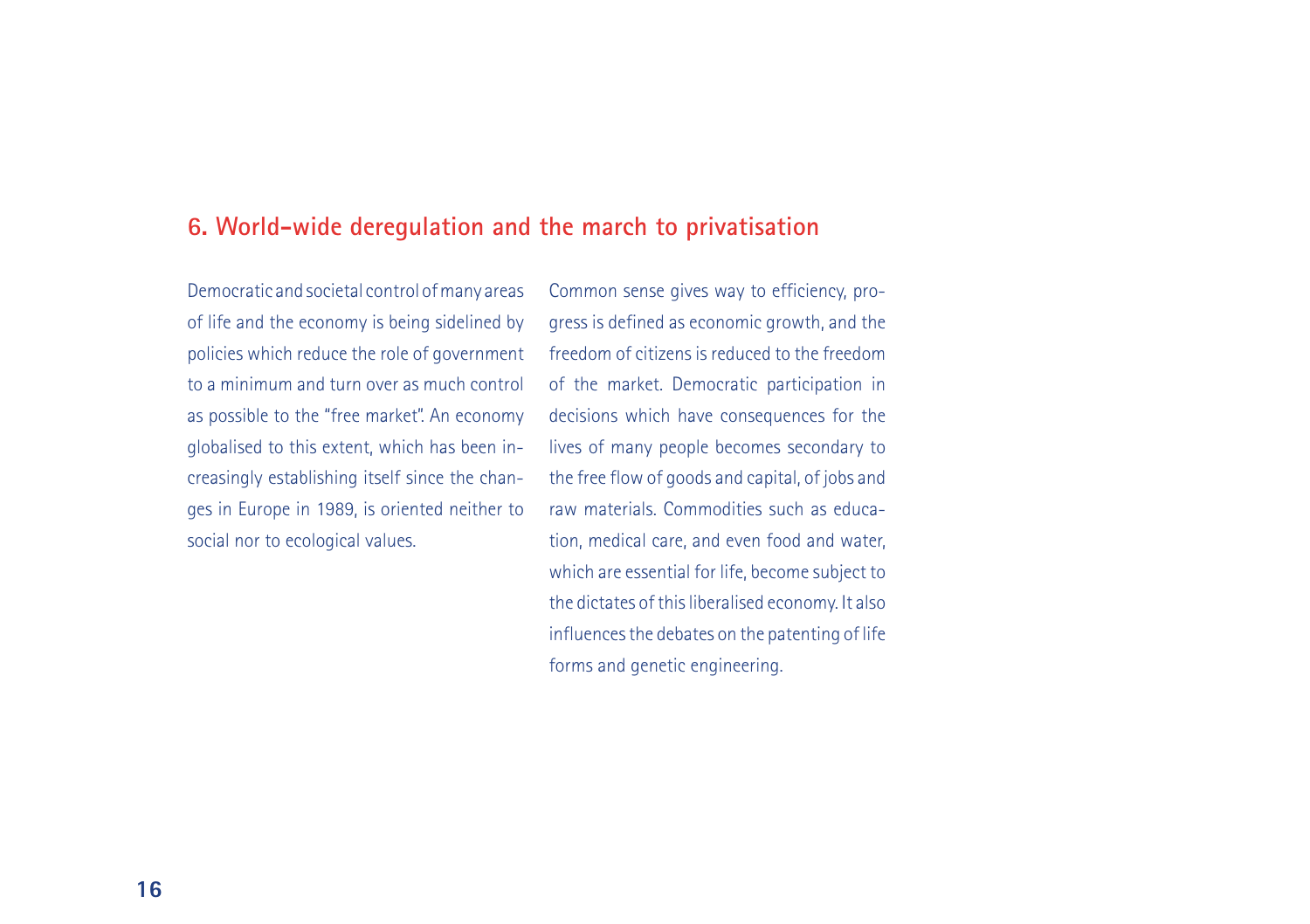#### *Water*

*Water offers a good example of how the principle of global deregulation works. The proper use of water is to be obtained by its distribution strictly according to criteria of profit. Neither the sustainable use of water, nor access to water for everyone, is a primary goal, but rather profitability for the corporations concerned. For business purposes a high rate of water consumption is preferable to the sustainable and conservation-oriented use of this scarce resource. This may be good for economic growth, but it takes no account of long-term social and ecological consequences and costs.*

*More than a billion people have no access to clean drinking water. If the current trend continues, in 2025 this will be true for one person in three on the planet. The promoters of globalisation are determined to pursue the privatisation of water services. Thus the IMF and the World Bank, as part of their structural adjustment programmes, call on poor countries to sell their water utilities.*

#### *Bolivia*

*In Cochabamba, Bolivia, for example, the water service was privatised – because of pressure from the World Bank, as a condition for making loans available. When the water utility was taken over by private companies, the price rose by 35 %. Tens of thousands of the city's inhabitants protested in the streets, because they could not afford this higher price. In the end, the water service had to be "de-privatised".*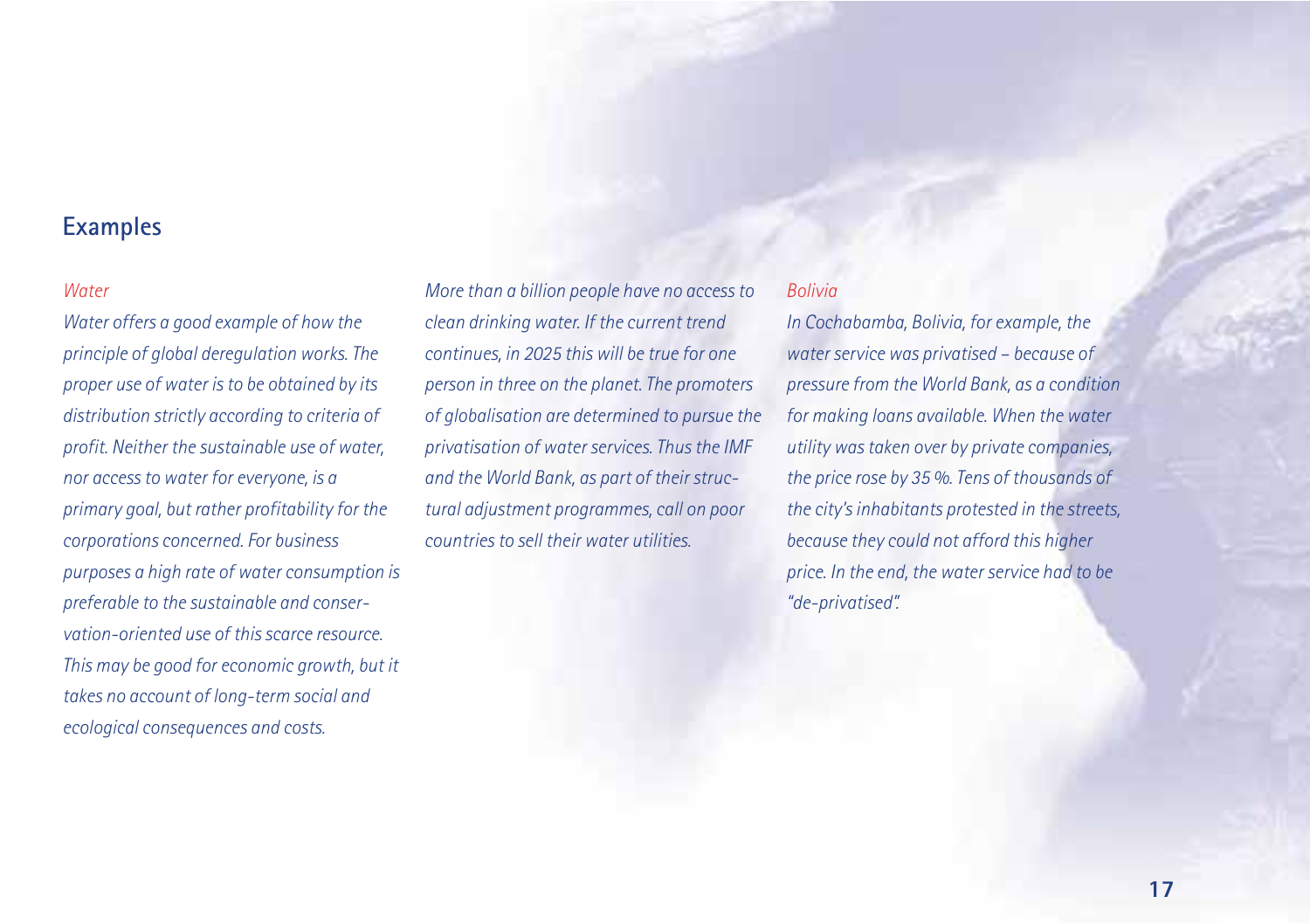## **7. Gender inequality**

Traditional financial accounting entirely excludes women's work, both in reproduction and in caring for people. Care of the family, household and other people does not count officially; it apparently does not have "market value", although every society and our future depend on it. Thus women's work becomes invisible and has no publicly recognised value.

Globalisation affects women unevenly. In many places it has brought about increases in the numbers of employed women. New jobs have been created in industrialised countries which offer well-educated women opportunities to advance their careers. But since child care facilities are very often lacking, the need for child and family care workers is being increasingly met by migrant women. Thus women's unpaid work is not being shared between the genders, but is rather being pushed onto women who have immigrated from the South by women in the North.

#### Globalising justice – alternatives

We are systematically analysing the financial effects on both sexes of budgeted positions within the church (gender budget analysis), and are adapting our budget policies to improve equality of opportunity between genders.

We are doing what we can to promote a gender analysis by the IMF and World Bank of their structural adjustment programmes. This means analysing the gender-specific effects of their decisions on the lives of women and men. All decision-making is to be subject to the principle of equal access to power and to resources for women and men (gender mainstreaming).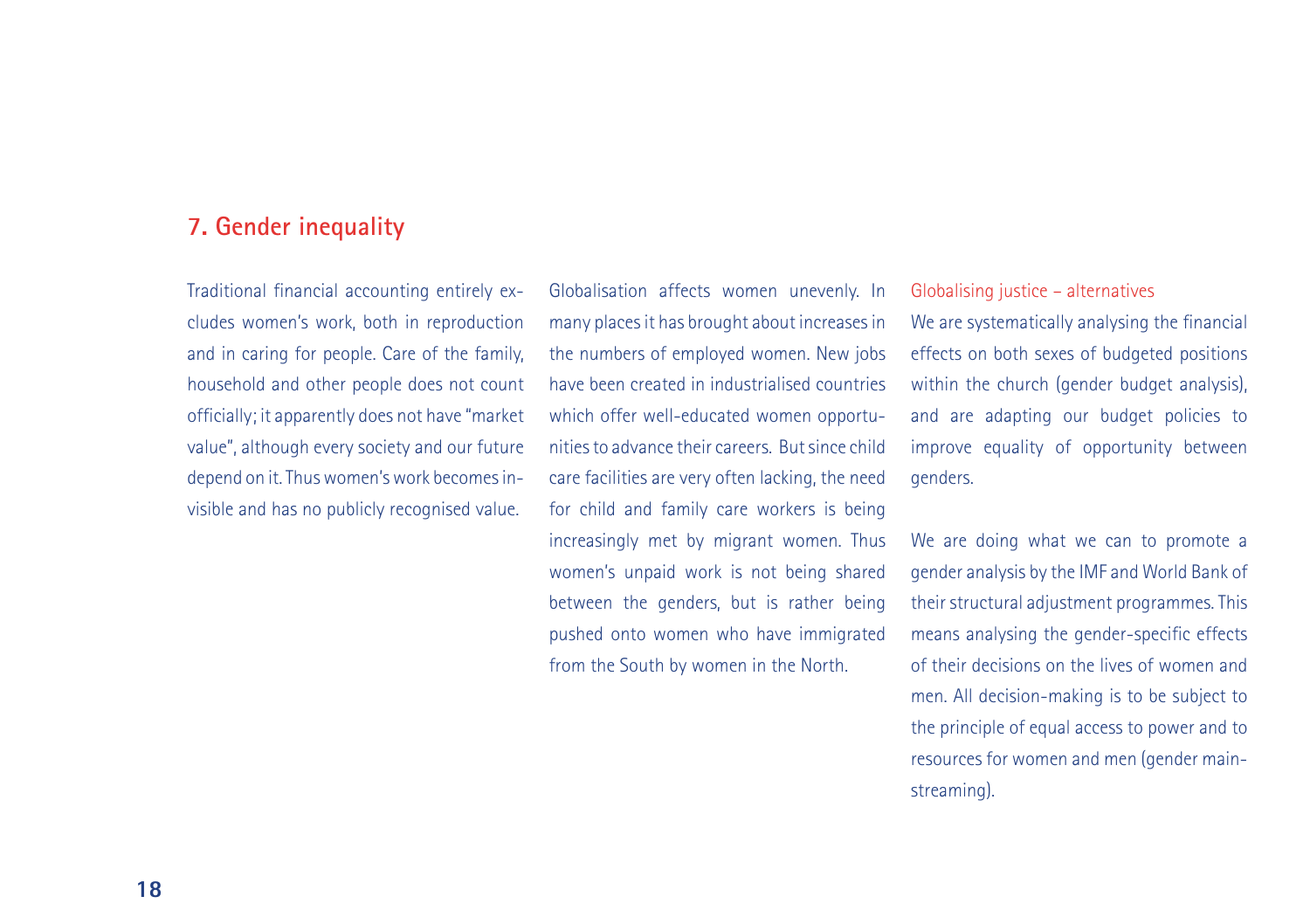#### *Poverty among women*

*Rates of poverty among women increased during the 1990s under structural adjustment programmes and economic crises. Over 70 % of the poor are women. The number of women in poverty is increasing in absolute terms, and definitely more rapidly than the number of men in poverty.* 

*There are clear gender-specific differences such as unequal distribution of jobs, income and property (land), and unequal access to education and health care.*

*Structural adjustment programmes such as those prescribed by the IMF have especially heavy consequences for women. These programmes are one-sidedly oriented toward increasing exports, and often prescribe massive cuts in government spending for social programmes. Since women are responsible for the wellbeing of their families and communities, it is they who work harder to try to compensate for these losses in the quality of life. Thus the traditional asymmetry between the sexes is reinforced and inequality is projected into the future.*

#### *Inequality in earnings*

*On a world-wide basis, gender equality in salaries and wages has not been achieved. The average disparity in the pay earned by men and by women for equal work is around 20 %, but varies greatly among different countries and sectors of the labour market.*

#### *Volunteer work*

*The church benefits greatly from the work of volunteers, the majority of whom are women.*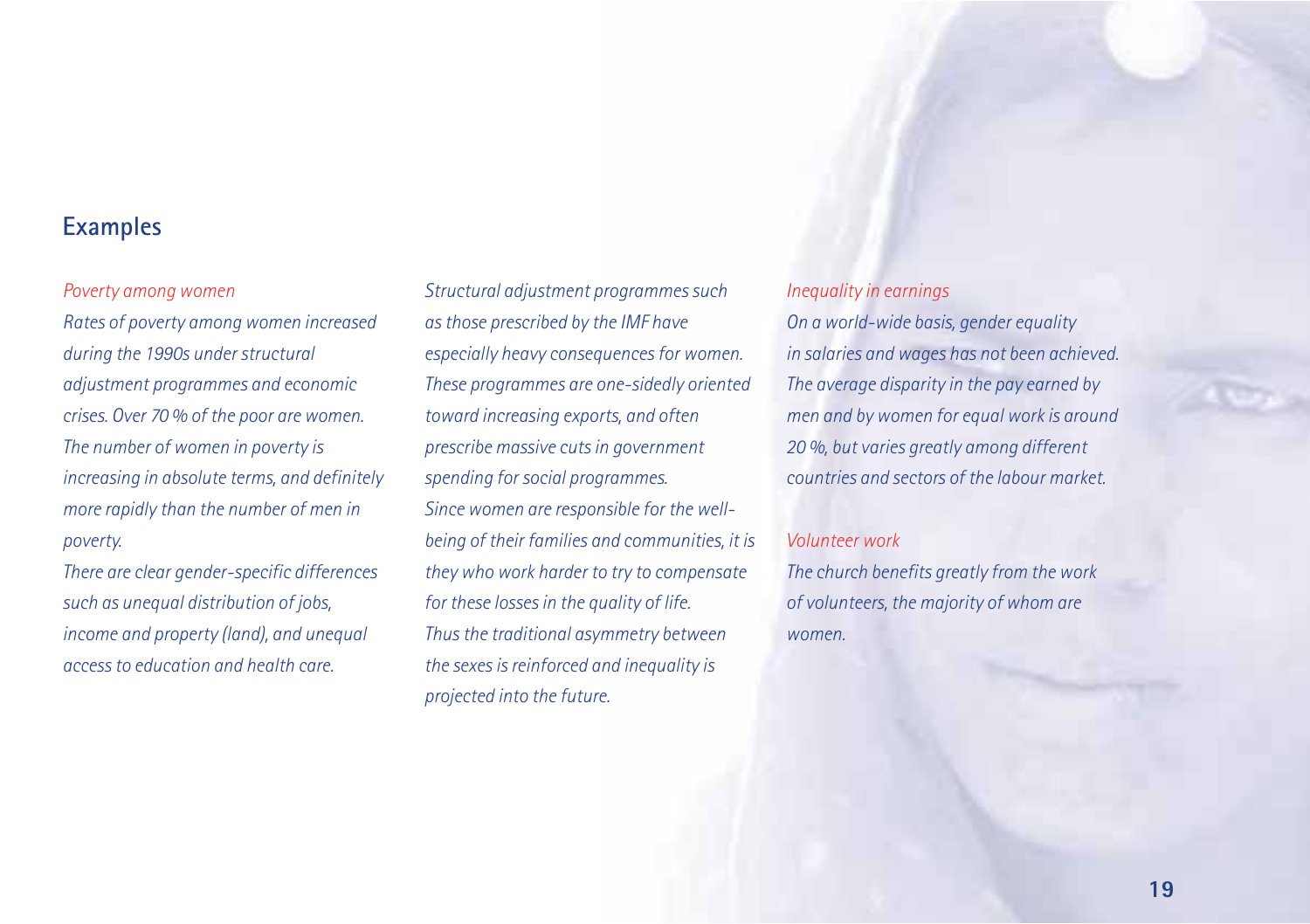## **8. The destruction of life's natural resources**

Control over arable land, the seas and rivers, drinking water, oil and gas is being gradually taken away from democratically elected powers, through economic liberalisation and privatisation. International agreements and WTO, IMF and World Bank contracts are determining how we deal with natural resources. Transnational corporations and the economic major powers, especially the USA, are opposing international rules which have been made to protect the environment. There is no court of appeal where we can take our complaints about the exploitation, deterioration and destruction of natural resources and genetic diversity.

Globalising justice – alternatives We are advocating that clear steps be taken quickly in the industrialised nations – including Switzerland – to reduce greenhouse gas emissions by 40% by the year 2020, and as much as 80% by 2050. This can help alleviate the dangerous course of climate change. Such a rigorous and pro-active policy on climate change belongs in the political domain, and cannot be left to voluntary initiatives by economic players.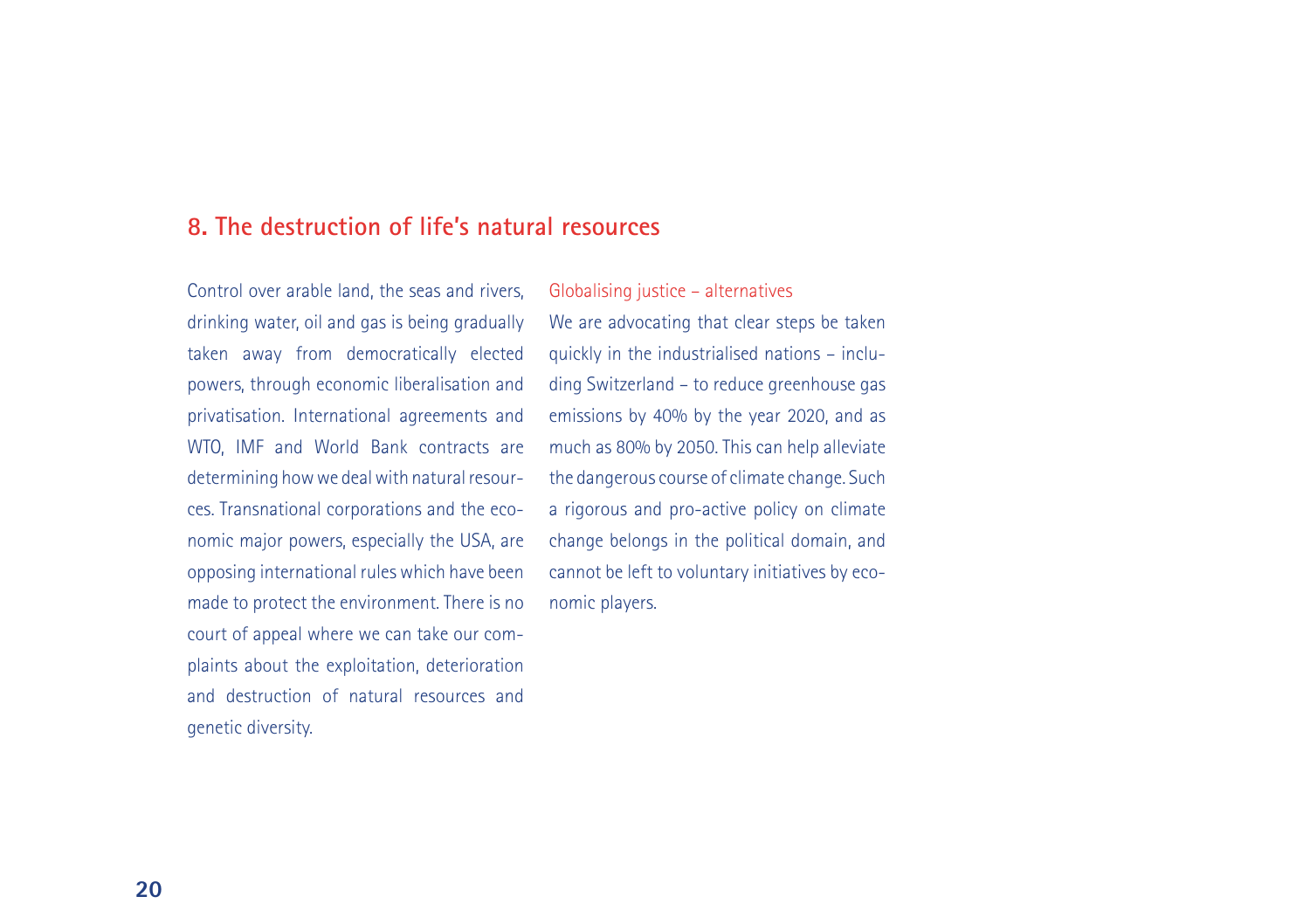#### *Prevention of climate change*

*The "Earth Summit", the United Nations Conference on Environment and Development, was held in Rio de Janeiro in 1992. At that time, the industrialised nations of the North took the main responsibility for the global ecological crisis, and promised new financing to promote ecologically- and socially-oriented development in the South. In 1997 the Kyoto Protocol was written, a UN overall agreement on prevention of climate change, which provided among other things that carbon dioxide (CO2) emissions be stabilised at the level of 1990. There was agreement that the industrialised nations, with their decidedly higher level of emissions per person, must make the first move. Switzerland ratified this protocol in 2002; the USA, China and Russia have not yet ratified*

*it. They are determined to stick to economic growth and exploitation, rather than conversion of their industries, energy conservation, or promotion of renewable energies, because setting limits on CO<sub>2</sub> emissions would curb economic development too much. International agreements on reducing the ecological consequences of global economic activity are thus failing because of resistance by major industrial nations.*

*In this context, two facts are particularly disturbing:*

- *Ecological issues are playing only a secondary role in the current discussions criticising globalisation.*
- *The environment is becoming the object of negotiations; it is supposed to be available for use at the lowest possible price, if not "for free". The costs of measures to protect the environment are not entering into the calculations of corporations.*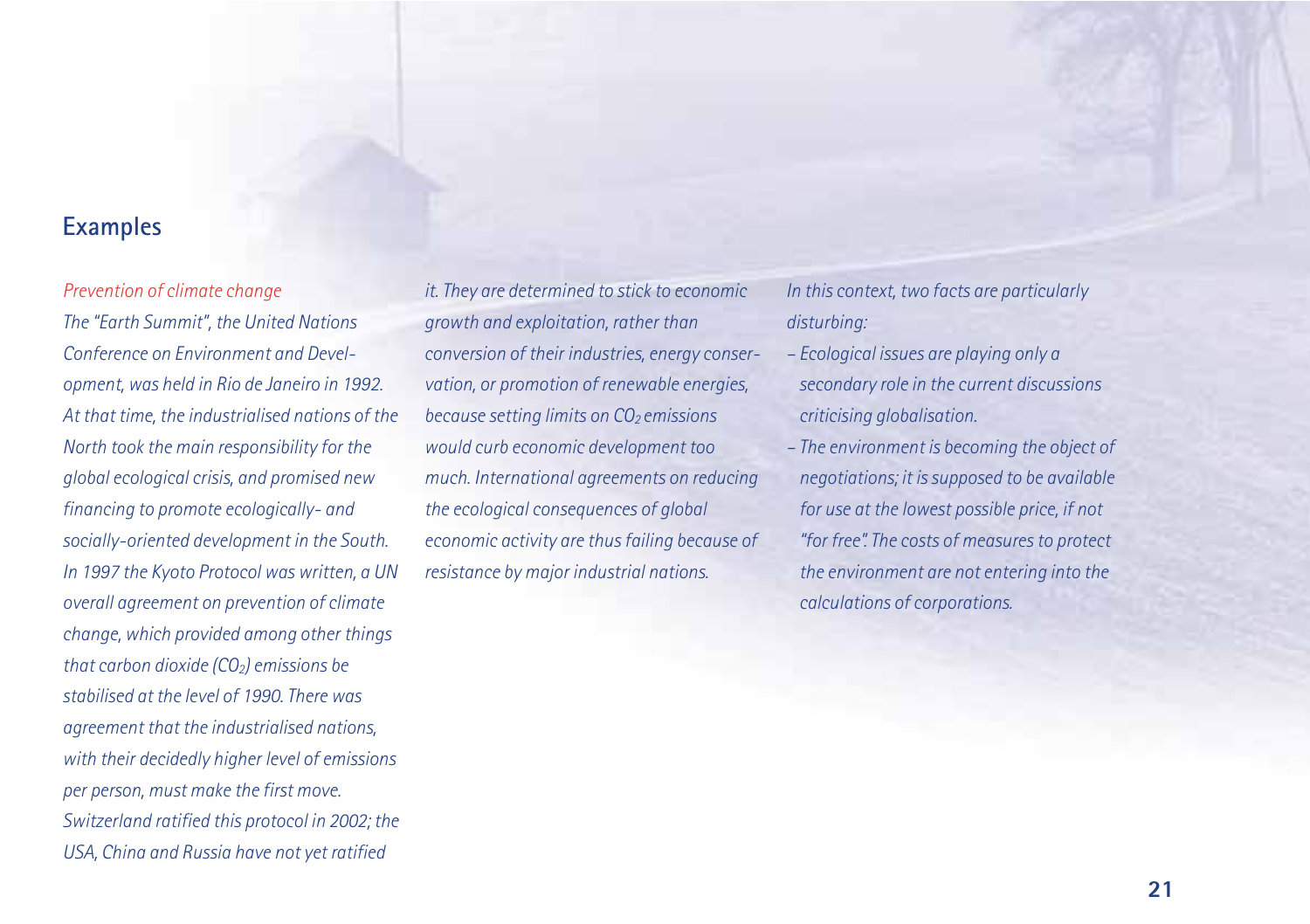

# *III. ACTION*

The following proposals for action are built upon the foregoing analysis and the Christian ethical views which have been put forward. As churches we insist that we can have a part to play in shaping globalisation, and that it can be changed to make it more just. The globalising of justice can take place when the church: – strengthens the sense of community in society

- promotes cooperation and participation at various levels
- helps to promote social welfare and human security
- calls for equality and justice, and practises them itself
- demands transparent democratic procedures in important economic decision-making processes
- appeals for everyone to participate in protecting the environment

– helps people to experience that life is meaningful.

However, we in the church realise that there are limits to our understanding and to our power to take action. So we seek to cooperate with as many different partners as possible: on the one hand, in ongoing dialogue with politicians, business representatives and NGOs in our region; on the other, with groups critical of globalisation, which have their roots in the new civil society which is taking shape today.

We submit this policy statement for debate, in the Synod, in the work of central church offices with the local churches and regions, and on the Internet.

- As a matter of principle, our church takes action in two interdependent ways:
- On the one hand, we work within our own structures, because only a church which is constantly reforming itself can demand of those outside it that they change their actions.
- On the other, we formulate positions on economic and social policies, and strategies to implement them, in line with our Biblical, Reformation and ethical foundations. Here, our church pursues a strategy with two parts. It works for immediate, realistic steps towards policy changes, in and with the economy, politics and the civil society; but it also keeps in view the promises of our tradition and the prophetic vision of justice in the workplace, in economics and in the lives of all people.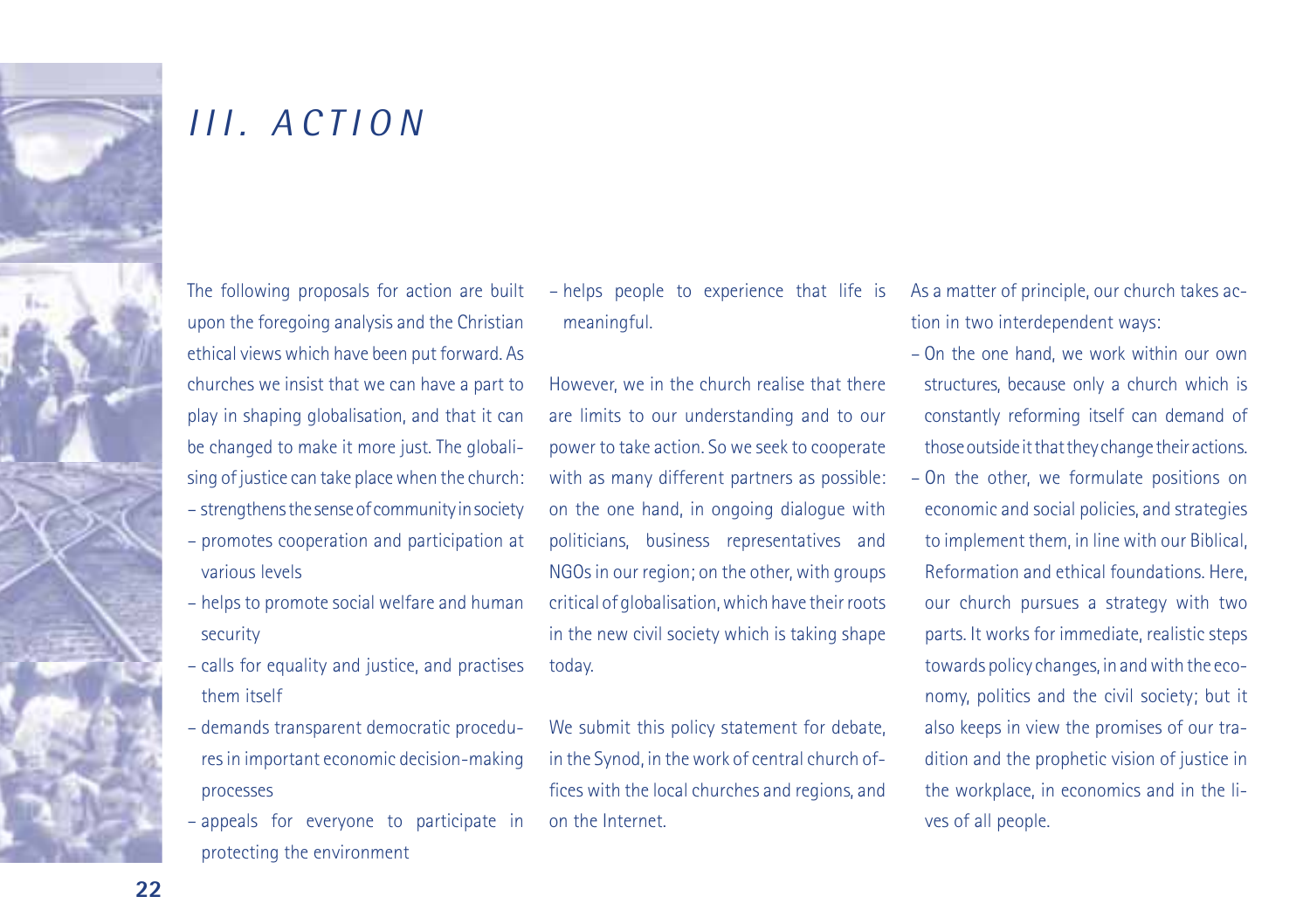## **I: In the church**

The church commits itself to priorities in the following areas:

1. Educational opportunities offered by the church for learning basic economic literacy In relation to the Bible and to Christian ethical positions, the church takes current global and regional issues and reflects on them, together with its members and other interested persons, to help the church community to develop its capacity for action.

### 2. Social welfare work

The church is extending its activities in advice and support to people who fall through the social and economic safety net. It is also intensifying its study and educational work in the areas of "Deregulation – Privatisation" and "Poverty – Migration", on the basis of which the ongoing lobbying of leaders in politics and society is being developed.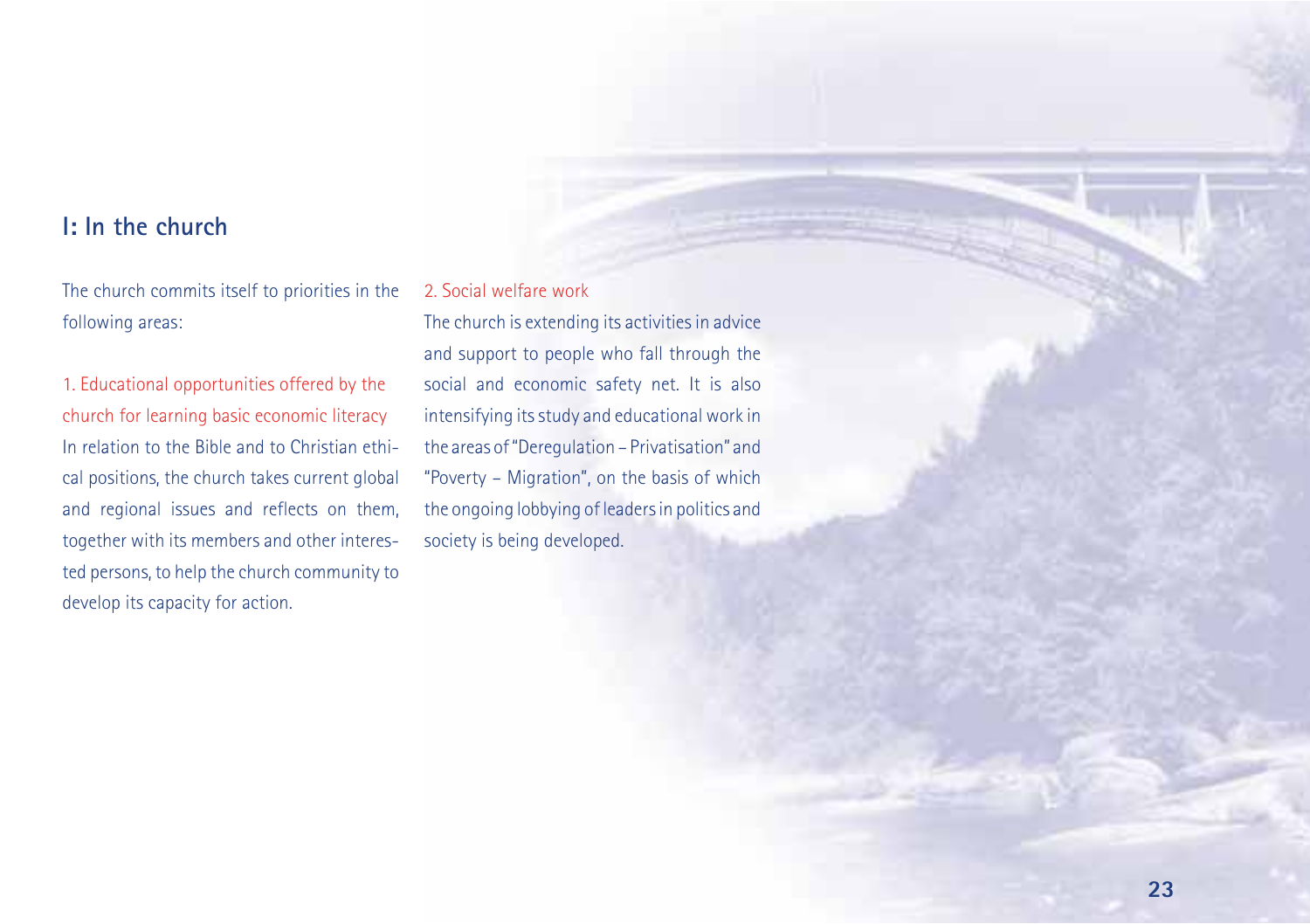3. Deepening of spirituality in the context of globalisation issues

The spiritual side of the church's reflection is being developed by proposing outlines for worship and suggestions for particular occasions.

4. Strengthening our participation in the ecumenical movement

Our church is planning to participate in ecumenical processes having to do with globalisation issues in the coming years, by sending delegates and making available funds (contributions, special offerings), ideas and suggestions. We will do this especially through our involvement in

- the Swiss Federation of Protestant Churches (SEK/FEPS)
- the World Alliance of Reformed Churches, in connection with its General Assembly in 2004
- the World Council of Churches, in connection with its Assembly in 2006.

## 5. The importance of sustaining church partnerships

Our church promotes partnerships across national and cultural boundaries, and also locally with migrant churches and in interreligious dialogue. These pick up from current experiences we have, for example with partners in Guatemala, Sri Lanka and Israel/Palestine, as well as from the work of aid and mission agencies. The church should create structures to support and help our local congregations in their efforts to set up lasting partnerships with others.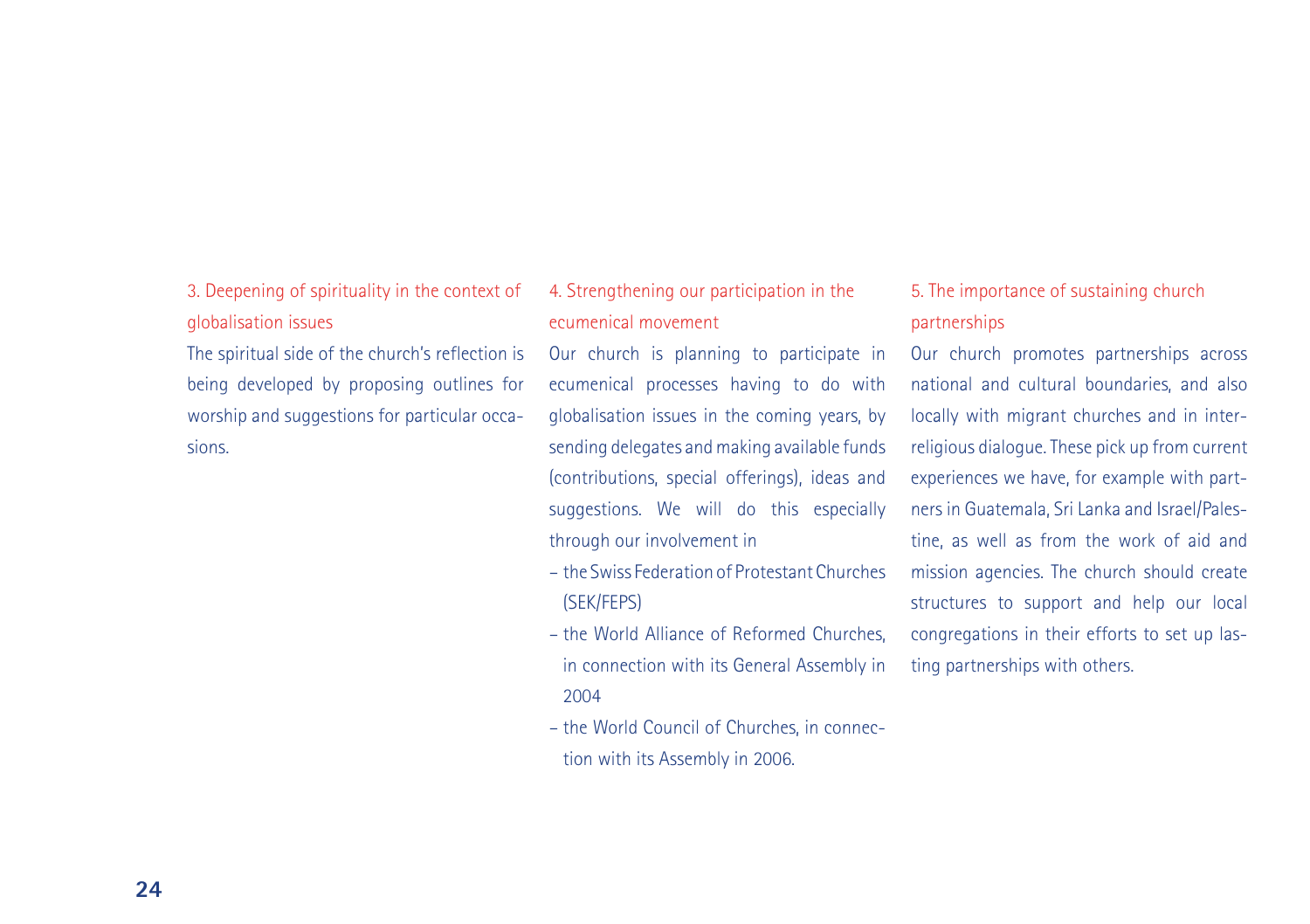#### 6. Lifestyle change

Our church is developing models for a simplified lifestyle, aimed at sufficiency rather than wealth and built on respect for humanity and the creation. Practical sharing – from the perspective of the world-wide church – has profound implications for both theology and financial policies.

#### 7. The church's funds

The Synodal Council is reconsidering its financial policies and its budget from the point of view of a just and humane economy. It is also looking at the budget in particular through the lens of gender analysis, to see what effects its spending policies have on gender relationships and to make corrections where necessary. The Synodal Council is intensifying its efforts to encourage local congregations to commit 5 % of their budgets to aid agencies and missions.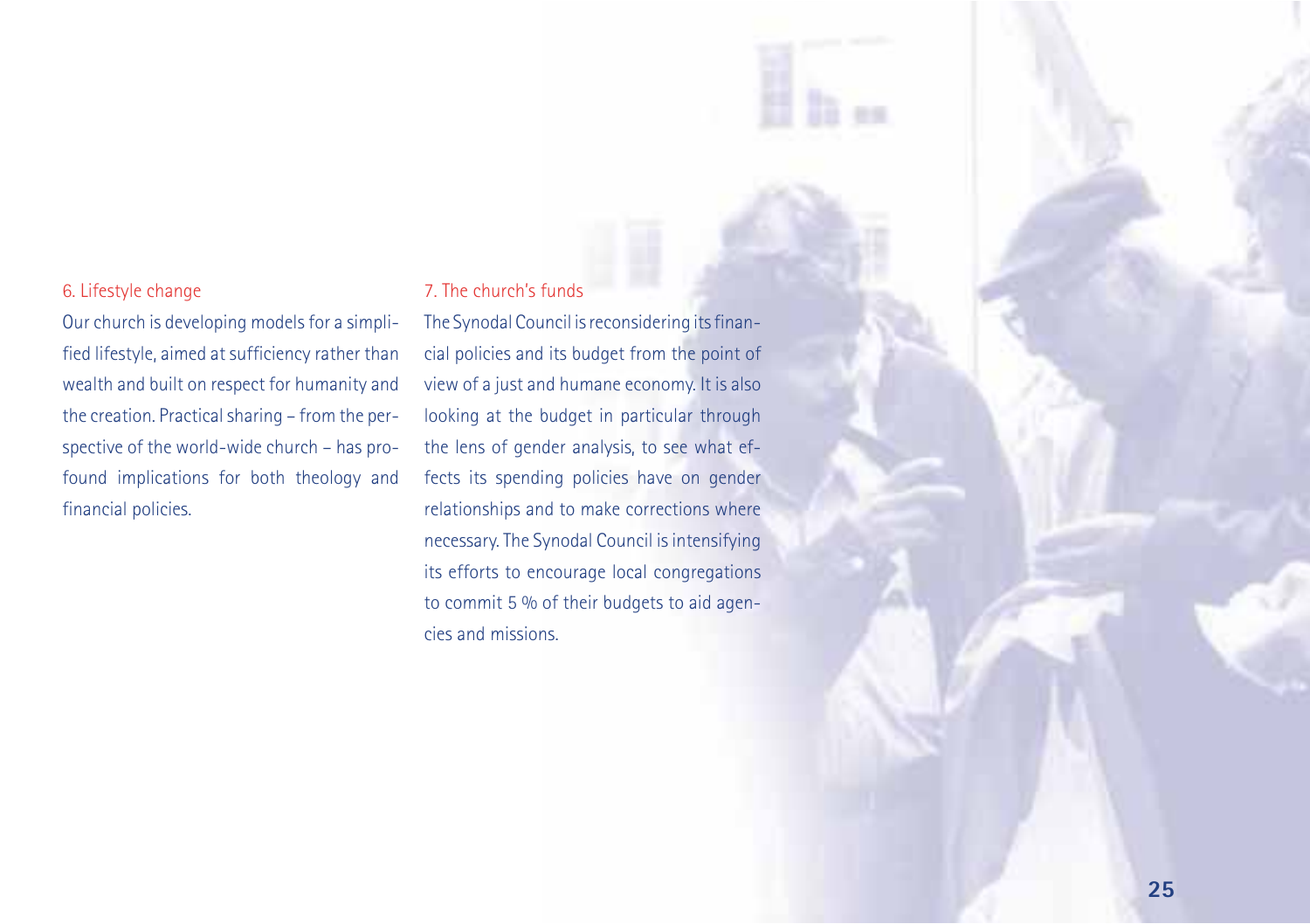## **II: In society**

Our church is committed to priorities in the following areas:

1. Continuing dialogue with economic and political forces in our region

Our church seeks a continuing dialogue with economic leaders in our region, such as employers' associations, trade unions and other organisations, and with political leaders such as those in government offices and political parties, to encourage discussion of this policy statement on globalisation. The church is also working on its own positions in important areas such as tax systems, public services, social security etc., to be able to participate as a well-informed partner in discussion of these issues.

## 2. Continuing dialogue with the movement critical of globalisation

A parallel dialogue to that with economic and political entities is the continuing dialogue between the churches of our region and the movement critical of globalisation. We plan to use this policy statement in these discussions as well, and look for specific points for collaboration, for example:

- taking part in social forums at national and international levels;
- helping to conduct regional debates which take place on the sidelines at World Economic Forum meetings.

#### 3. Dealing with violence

Our church is involved in the World Council of Churches (WCC) Decade to Overcome Violence. In the process of dealing with globalisation, we seek ways of overcoming all kinds of violence, whether these are manifested in structural forms of economic violence or in acts of violence in the streets. The way we make political criticism must not contradict this non-violent approach; thus our church stands for peaceful demonstrations as a means of protest.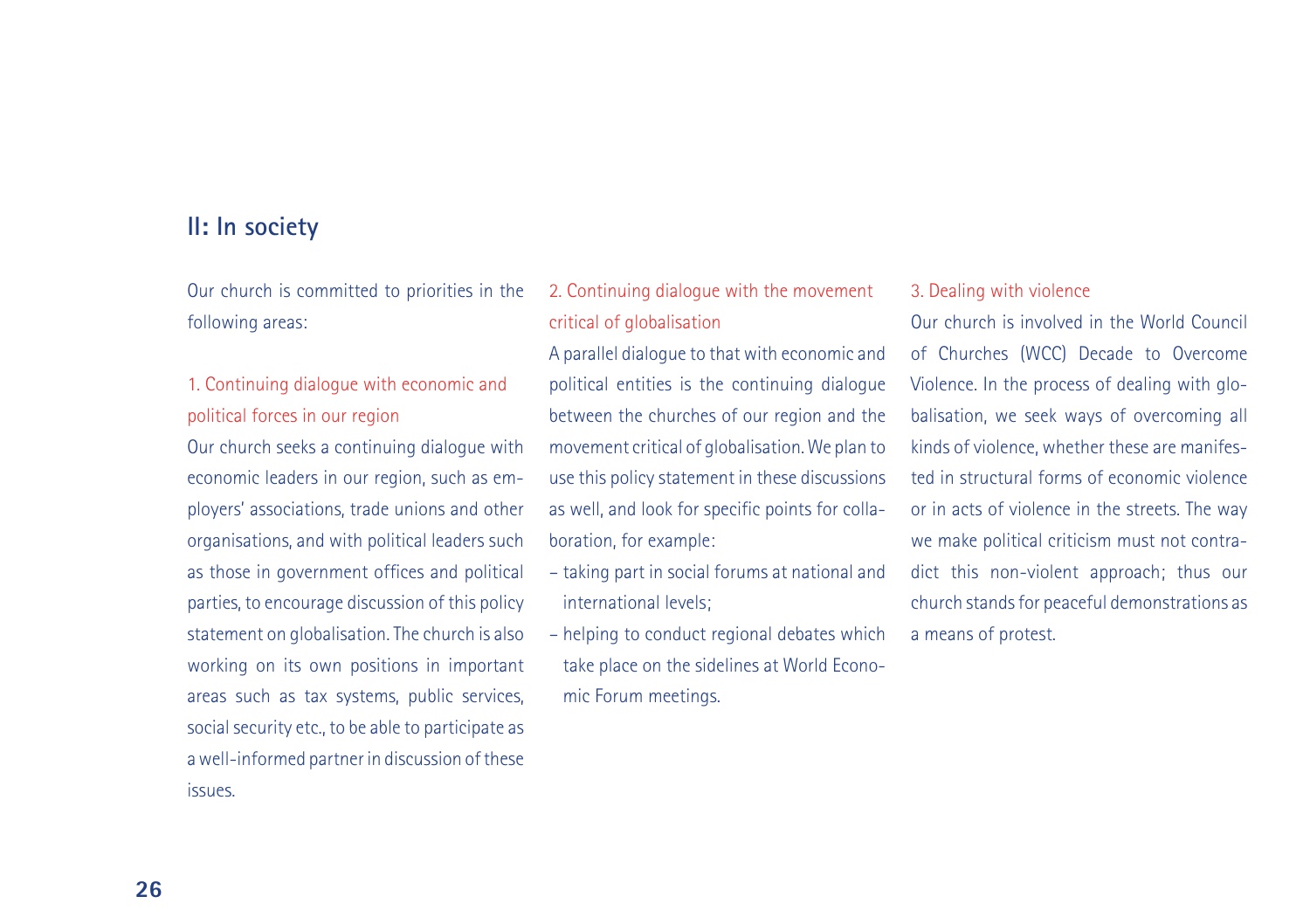4. Promotion of new kinds of economic instruments; the beginnings of fundamental alternatives

It is the church's task to identify new forms of economic activity in our church and our region, to help set up networks, to promote or even to invent such activities. These might be alternative production or credit associations, organic farms offering particular agricultural products, local solidarity and barter systems, or forms of living and working which are oriented towards a fair sharing of paid work and reproductive work between women and men.

In the systematic development of such a process, we get to know the others who are on this path with us, and perhaps especially in learning from them, we see that together we are already well on the way towards a globalising of justice which is rooted in our local communities.